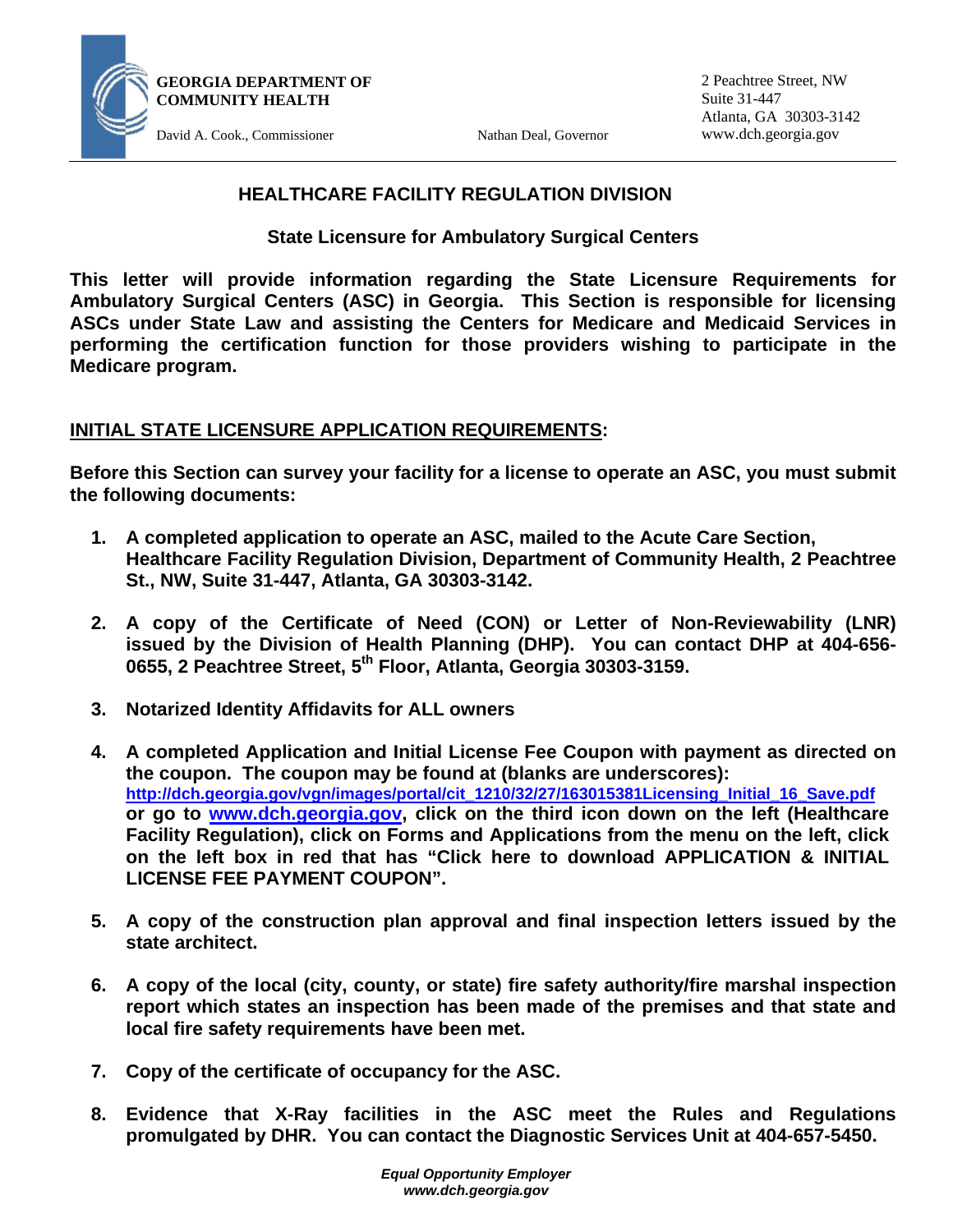# **Ambulatory Surgical Centers Page 2**

**9. Evidence that any Laboratory Services offered at the ASC meet Federal and State requirements. You can contact the Diagnostic Services Unit at 404-657-5450.** 

# **STATE LICENSURE SURVEY:**

**Once you have an estimated date that the ASC will be ready for survey, please fax or mail a request for an initial licensure survey and include the estimated ready date. The fax number for the Acute Care Section is 404-657-8934. You will be contacted by a staff person from this Section to answer any questions you may have regarding the licensure process and to make arrangements for your initial licensure survey. The survey process consists of review of policies and procedures, staff personnel files, physician credential files, staff interviews and a tour of your facility. We have enclosed a survey preparation checklist for your convenience. However the checklist is not all inclusive. You are advised to read all the Rules and Regulations for ASCs, Chapter 290-5-33, and prepare to show surveyors how your facility will comply with all the rules.** 

# **ISSUANCE OF A PERMIT NUMBER:**

**If at the conclusion of the survey your facility is found to be in full compliance with the Rules and Regulations for Ambulatory Surgical Treatment Centers (Chapter 290-5-33), your permit will be issued effective the last day of the survey. If deficiencies are cited, your permit will be issued effective the date this Section receives an acceptable plan of correction.**

**A permit will not be issued until the Section has proof that the Application & Initial License Fee has been made and the check has cleared the bank.**

**Under State law and regulations, you must notify this Section at least 30 days in advance of any change in ownership. The State Permit is not transferable.** 

**If we can be of further assistance to you, please contact the Acute Care Section Director at (404) 657-5449.** 

**ENCLOSURES: State Regulations License Application Checklist for Initial Application Checklist for Initial Licensure Survey**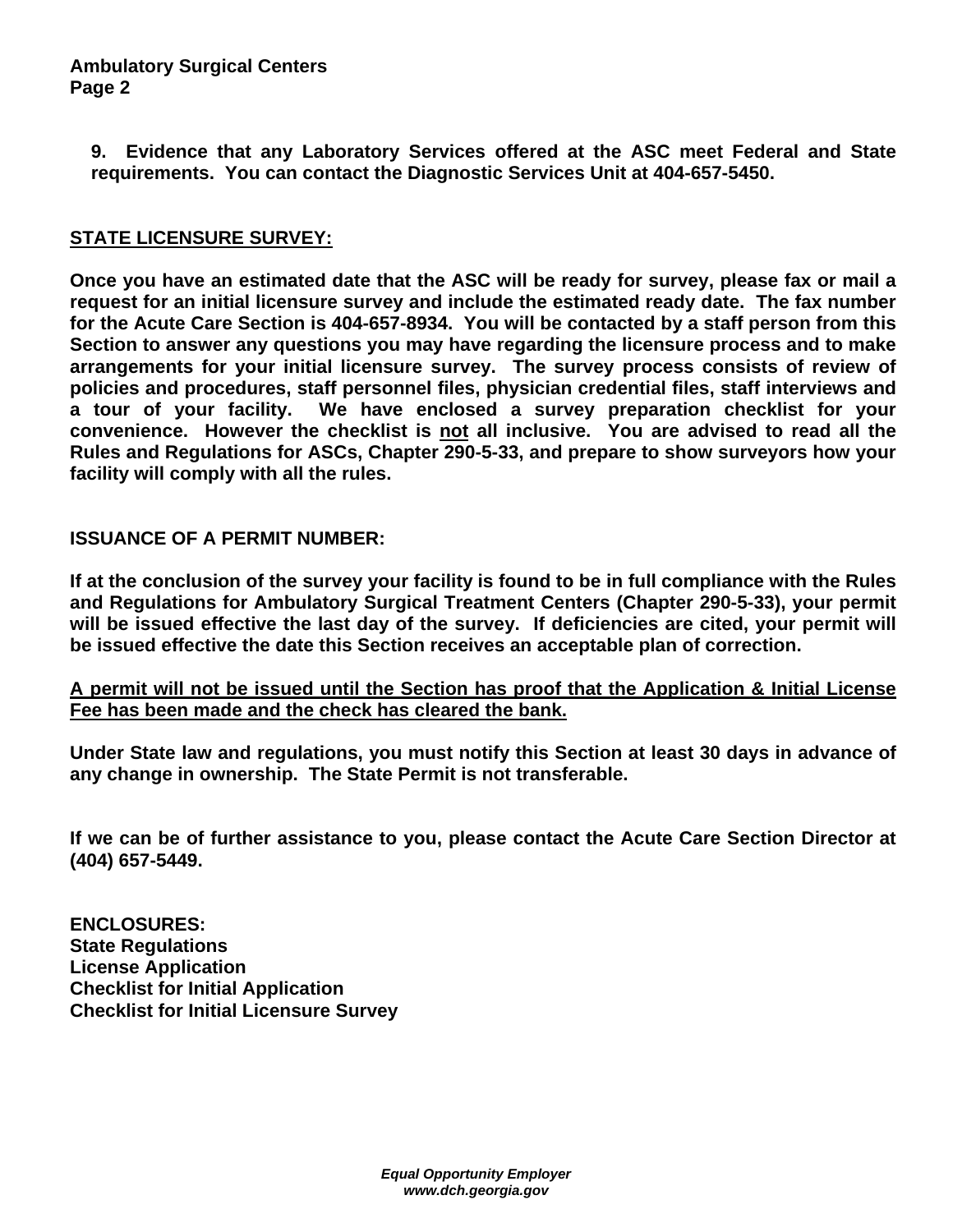#### **DEPARTMENT OF COMMUNITY HEALTH HEALTHCARE FACILITY REGULATION DIVISION ACUTE CARE SECTION 2 PEACHTREE STREET NW SUITE 31-447 ATLANTA, GEORGIA 30303-3142**

## **APPLICATION FOR A PERMIT TO OPERATE AN AMBULATORY SURGICAL TREATMENT CENTER**

Pursuant to O.C.G.A. 31-7-1 et seq. Application is hereby made to operate the Ambulatory Surgical Center which is identified as follows:

#### **SECTION A - IDENTIFICATION**

| Date of application: Type of application:                                                                                                                                                                                                                                                                             |                                                         | Initial<br>Scope of Services | Change of Ownership | Address<br>Other <u>discussed</u>  | Name |
|-----------------------------------------------------------------------------------------------------------------------------------------------------------------------------------------------------------------------------------------------------------------------------------------------------------------------|---------------------------------------------------------|------------------------------|---------------------|------------------------------------|------|
| Name of Ambulatory Surgical Center (This name will appear on Permit)                                                                                                                                                                                                                                                  |                                                         |                              |                     |                                    |      |
|                                                                                                                                                                                                                                                                                                                       |                                                         |                              |                     |                                    |      |
| Phone: $\frac{1}{1}$ $\frac{1}{1}$ $\frac{1}{1}$ $\frac{1}{1}$ $\frac{1}{1}$ $\frac{1}{1}$ $\frac{1}{1}$ $\frac{1}{1}$ $\frac{1}{1}$ $\frac{1}{1}$ $\frac{1}{1}$ $\frac{1}{1}$ $\frac{1}{1}$ $\frac{1}{1}$ $\frac{1}{1}$ $\frac{1}{1}$ $\frac{1}{1}$ $\frac{1}{1}$ $\frac{1}{1}$ $\frac{1}{1}$ $\frac{1}{1}$ $\frac{$ |                                                         |                              |                     |                                    |      |
| Official Name and Address of ASTC Governing Body                                                                                                                                                                                                                                                                      |                                                         |                              |                     |                                    |      |
| Name of Person Delegated Responsibility for Day-to-Day Management/Administration of ASTC (regulation 290-5-35-03 (5)                                                                                                                                                                                                  |                                                         |                              |                     |                                    |      |
|                                                                                                                                                                                                                                                                                                                       | $Title:$ Title: $Title:$ Title: $Title:$ Title: $T = 1$ |                              |                     |                                    |      |
|                                                                                                                                                                                                                                                                                                                       |                                                         |                              |                     |                                    |      |
| Complete Address of Agent for Service/Legal Representative                                                                                                                                                                                                                                                            |                                                         |                              |                     |                                    |      |
| Classification (check one)<br>Single or Multi-Specialty (Certificate of Need required)<br>Physician Owned Single Specialty (Letter of Nonreviewability required)                                                                                                                                                      |                                                         |                              |                     |                                    |      |
| List Type and Scope of Surgical Services (refer to regulation 290-5-33-. 04)                                                                                                                                                                                                                                          |                                                         |                              |                     |                                    |      |
| Number of Operating Rooms                                                                                                                                                                                                                                                                                             | Number of Minor Procedure Rooms                         |                              |                     | Patient Capacity of Recovery Rooms |      |
| Days and Hours of Operation (for the ASTC only)                                                                                                                                                                                                                                                                       |                                                         |                              |                     |                                    |      |
| <b>SECTION B - STAFF</b>                                                                                                                                                                                                                                                                                              |                                                         |                              |                     |                                    |      |
| List Names, Addresses, and Specialty of Professional Director and Other Physicians on the Medical Staff                                                                                                                                                                                                               |                                                         |                              |                     |                                    |      |
|                                                                                                                                                                                                                                                                                                                       |                                                         |                              |                     |                                    |      |
| Other Physicians on the Medical Staff:                                                                                                                                                                                                                                                                                |                                                         |                              |                     |                                    |      |

 $\mathcal{L}_\text{max} = \mathcal{L}_\text{max} = \mathcal{L}_\text{max} = \mathcal{L}_\text{max} = \mathcal{L}_\text{max} = \mathcal{L}_\text{max} = \mathcal{L}_\text{max} = \mathcal{L}_\text{max} = \mathcal{L}_\text{max} = \mathcal{L}_\text{max} = \mathcal{L}_\text{max} = \mathcal{L}_\text{max} = \mathcal{L}_\text{max} = \mathcal{L}_\text{max} = \mathcal{L}_\text{max} = \mathcal{L}_\text{max} = \mathcal{L}_\text{max} = \mathcal{L}_\text{max} = \mathcal{$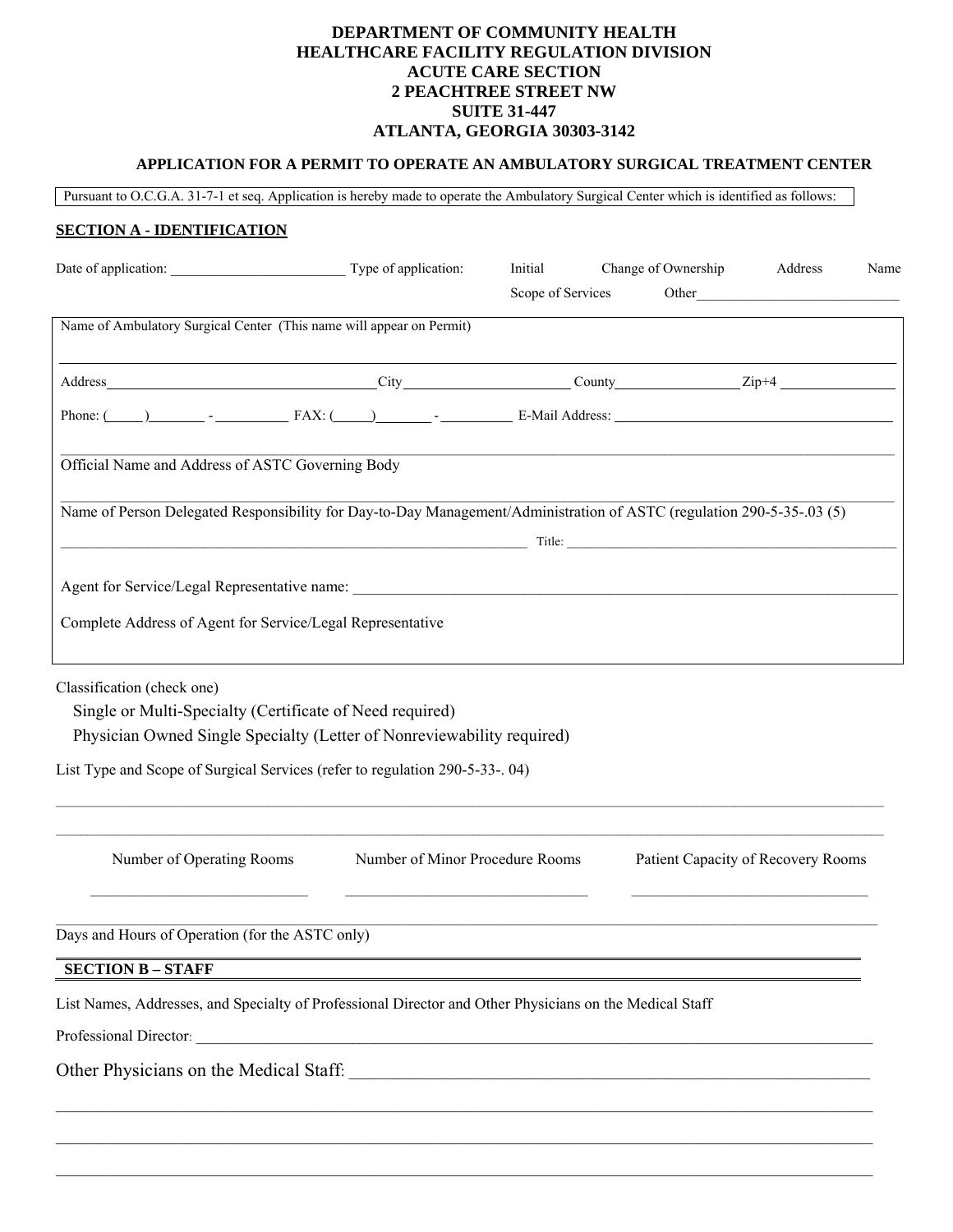### **SECTION C – PROVISIONS FOR CARE**

List All Health Care Providers with whom the Center has Arrangements/Contracts (specify services) Name Service Service Service

| - - - - - - - - | $     -$ |
|-----------------|----------|
|                 |          |
|                 |          |
|                 |          |
|                 |          |
|                 |          |
|                 |          |
|                 |          |

## **SECTION D – OWNERSHIP INFORMATION**

| Type of Ownership |                         |                 |
|-------------------|-------------------------|-----------------|
| Individual        | Partnership Corporation | Other (specify) |

1. List Names and Addresses of All Owners with 5% or More Interest (refer to regulation 290-5-33-.03 (2)

2. Centers Organized as a Corporation or Partnership – List Names and Addresses of Officers of the Corporation or Principle Partners

 $\mathcal{L}_\mathcal{L} = \{ \mathcal{L}_\mathcal{L} = \{ \mathcal{L}_\mathcal{L} = \{ \mathcal{L}_\mathcal{L} = \{ \mathcal{L}_\mathcal{L} = \{ \mathcal{L}_\mathcal{L} = \{ \mathcal{L}_\mathcal{L} = \{ \mathcal{L}_\mathcal{L} = \{ \mathcal{L}_\mathcal{L} = \{ \mathcal{L}_\mathcal{L} = \{ \mathcal{L}_\mathcal{L} = \{ \mathcal{L}_\mathcal{L} = \{ \mathcal{L}_\mathcal{L} = \{ \mathcal{L}_\mathcal{L} = \{ \mathcal{L}_\mathcal{$ 

 $\mathcal{L}_\mathcal{L} = \{ \mathcal{L}_\mathcal{L} = \{ \mathcal{L}_\mathcal{L} = \{ \mathcal{L}_\mathcal{L} = \{ \mathcal{L}_\mathcal{L} = \{ \mathcal{L}_\mathcal{L} = \{ \mathcal{L}_\mathcal{L} = \{ \mathcal{L}_\mathcal{L} = \{ \mathcal{L}_\mathcal{L} = \{ \mathcal{L}_\mathcal{L} = \{ \mathcal{L}_\mathcal{L} = \{ \mathcal{L}_\mathcal{L} = \{ \mathcal{L}_\mathcal{L} = \{ \mathcal{L}_\mathcal{L} = \{ \mathcal{L}_\mathcal{$ 

 $\mathcal{L}_\text{max} = \frac{1}{2} \sum_{i=1}^n \mathcal{L}_\text{max} = \frac{1}{2} \sum_{i=1}^n \mathcal{L}_\text{max} = \frac{1}{2} \sum_{i=1}^n \mathcal{L}_\text{max} = \frac{1}{2} \sum_{i=1}^n \mathcal{L}_\text{max} = \frac{1}{2} \sum_{i=1}^n \mathcal{L}_\text{max} = \frac{1}{2} \sum_{i=1}^n \mathcal{L}_\text{max} = \frac{1}{2} \sum_{i=1}^n \mathcal{L}_\text{max} = \frac{1}{2} \sum_{i=$ 

 $\mathcal{L}_\mathcal{L} = \{ \mathcal{L}_\mathcal{L} = \{ \mathcal{L}_\mathcal{L} = \{ \mathcal{L}_\mathcal{L} = \{ \mathcal{L}_\mathcal{L} = \{ \mathcal{L}_\mathcal{L} = \{ \mathcal{L}_\mathcal{L} = \{ \mathcal{L}_\mathcal{L} = \{ \mathcal{L}_\mathcal{L} = \{ \mathcal{L}_\mathcal{L} = \{ \mathcal{L}_\mathcal{L} = \{ \mathcal{L}_\mathcal{L} = \{ \mathcal{L}_\mathcal{L} = \{ \mathcal{L}_\mathcal{L} = \{ \mathcal{L}_\mathcal{$ 

# **SECTION E – CERTIFICATION**

I certify that this Facility is devoted primarily to the provision of **SURGICAL** treatment to patients not requiring hospitalization and that this facility will operate in accordance with the rules and regulations governing ambulatory surgical treatment centers. I further certify that the information provided in connection with this application is true to the best of my knowledge and belief. (Refer to regulation 290-5-33-.01 (A)

Signature of Principal Officer of Governing Board Title Title Date

#### **(For Department Of Community Health Use Only)**

 $\mathcal{L}_\mathcal{L} = \mathcal{L}_\mathcal{L} = \mathcal{L}_\mathcal{L} = \mathcal{L}_\mathcal{L} = \mathcal{L}_\mathcal{L} = \mathcal{L}_\mathcal{L} = \mathcal{L}_\mathcal{L} = \mathcal{L}_\mathcal{L} = \mathcal{L}_\mathcal{L} = \mathcal{L}_\mathcal{L} = \mathcal{L}_\mathcal{L} = \mathcal{L}_\mathcal{L} = \mathcal{L}_\mathcal{L} = \mathcal{L}_\mathcal{L} = \mathcal{L}_\mathcal{L} = \mathcal{L}_\mathcal{L} = \mathcal{L}_\mathcal{L}$ 

Date Received **Center Permit Number** 

Reviewed by Effective Date

Fire Safety Statement Attached: Yes No

Copy of CON or LNR Attached: Yes No

Form 3522 (Rev. 11/24/2009)

Approved Date Date

 $\mathcal{L}_\text{max} = \mathcal{L}_\text{max} = \mathcal{L}_\text{max} = \mathcal{L}_\text{max} = \mathcal{L}_\text{max} = \mathcal{L}_\text{max} = \mathcal{L}_\text{max} = \mathcal{L}_\text{max} = \mathcal{L}_\text{max} = \mathcal{L}_\text{max} = \mathcal{L}_\text{max} = \mathcal{L}_\text{max} = \mathcal{L}_\text{max} = \mathcal{L}_\text{max} = \mathcal{L}_\text{max} = \mathcal{L}_\text{max} = \mathcal{L}_\text{max} = \mathcal{L}_\text{max} = \mathcal{$ 

**\_\_\_\_\_\_\_\_\_\_\_\_\_\_\_\_\_\_\_\_\_\_\_\_\_\_\_\_\_\_\_\_\_\_\_\_\_\_\_\_\_\_\_\_\_\_\_\_\_\_\_\_\_\_\_\_\_\_\_\_\_\_\_\_\_\_\_\_\_\_\_\_\_\_\_\_\_\_\_\_\_\_\_\_\_\_\_\_\_\_\_\_\_\_\_\_\_\_\_\_\_\_\_\_\_\_** 

 $\mathcal{L}_\text{max}$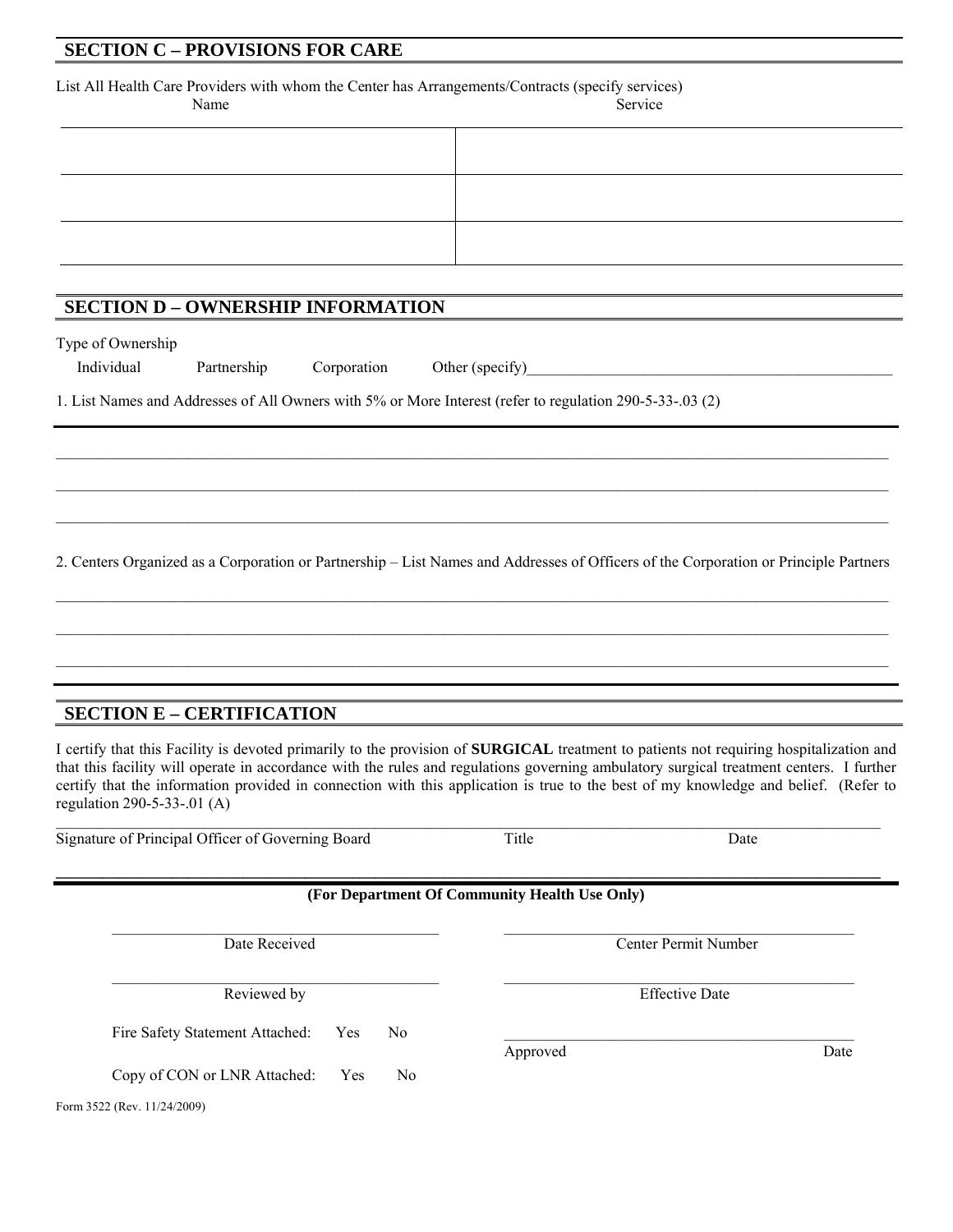# STATE OF GEORGIA ) ) AFFIDAVIT RE: PERSONAL IDENTIFICATION COUNTY OF \_\_\_\_\_\_\_\_\_\_\_ ) FOR LICENSURE/REGISTRATION

PERSONALLY APPEARED before the undersigned officer, duly authorized to administer oaths, came the undersigned, who after having been duly sworn, states under oath, the following:

1. That my name is \_\_\_\_\_\_\_\_\_\_\_\_\_\_\_\_\_\_\_and that I am who I say I am;

2. That my address is\_\_\_\_\_\_\_\_\_\_\_\_\_\_\_\_\_\_\_\_\_\_\_\_\_\_\_\_\_\_\_\_\_\_\_\_\_\_\_\_\_\_\_\_\_\_\_\_\_\_\_\_;

3. That I have presented sufficient personal identification to the notary that is true and accurate;

4. That I am legally in the United States of America;

5. That I am applying to the Georgia Department of Community Health, Healthcare

Facility Regulation Division, to operate a business/activity that is subject to regulation by

the Department of Community Health; and that this affidavit is a material part of the

application; and

6. That if the Department subsequently determines that the material information contained in this affidavit is false, I will be in violation of licensing/registration requirements, which may result in revocation of my license or registration.

| Sworn to and subscribed before me )<br>This $\_\_\_\_\_\_\$ day of $\_\_\_\_\_\_\_\_\_\_\_\_\_\_\_\_\_\_\_\_$ |         |
|---------------------------------------------------------------------------------------------------------------|---------|
| <b>NOTARY PUBLIC</b><br><b>STATE OF GEORGIA</b>                                                               | Affiant |

My commission expires: \_\_\_\_\_\_\_.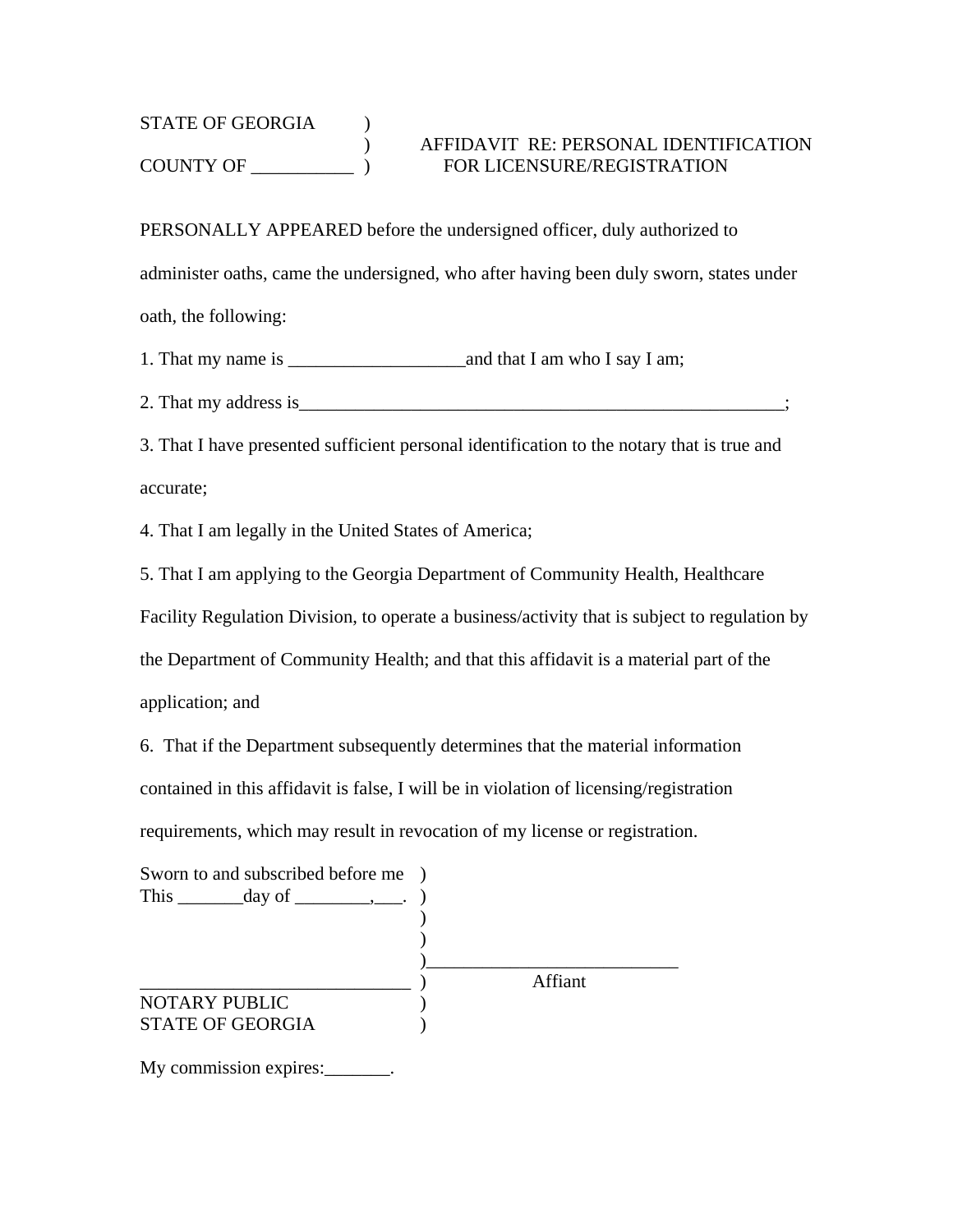# **LIST B Documents That Establish Identity**

For individuals 18 years of age or older:

- Driver's license or ID card issued by a state or outlying possession of the United States provided it contains a photograph or information such as name, date of birth, sex, height, eye color, and address
- ID card issued by federal, state, or local government agencies or entities provided it contains a photograph or information such as name, date of birth, sex, height, eye color, and address (including U.S. Citizen ID Card [INS Form I-197] and ID Card for use of Resident Citizen in the U.S. [INS Form I-179])
- School identification card with a photograph
- Voter's registration card
- United States military card or draft record  $\bullet$
- Military dependent's identification card
- United States Coast Guard Merchant Mariner Card
- Native American tribal document
- Driver's license issued by a Canadian  $\bullet$ government authority

Source: http://uscis.gov/graphics/lawsregs/handbook/hand\_emp.pdf US Handbook for Employers, page 23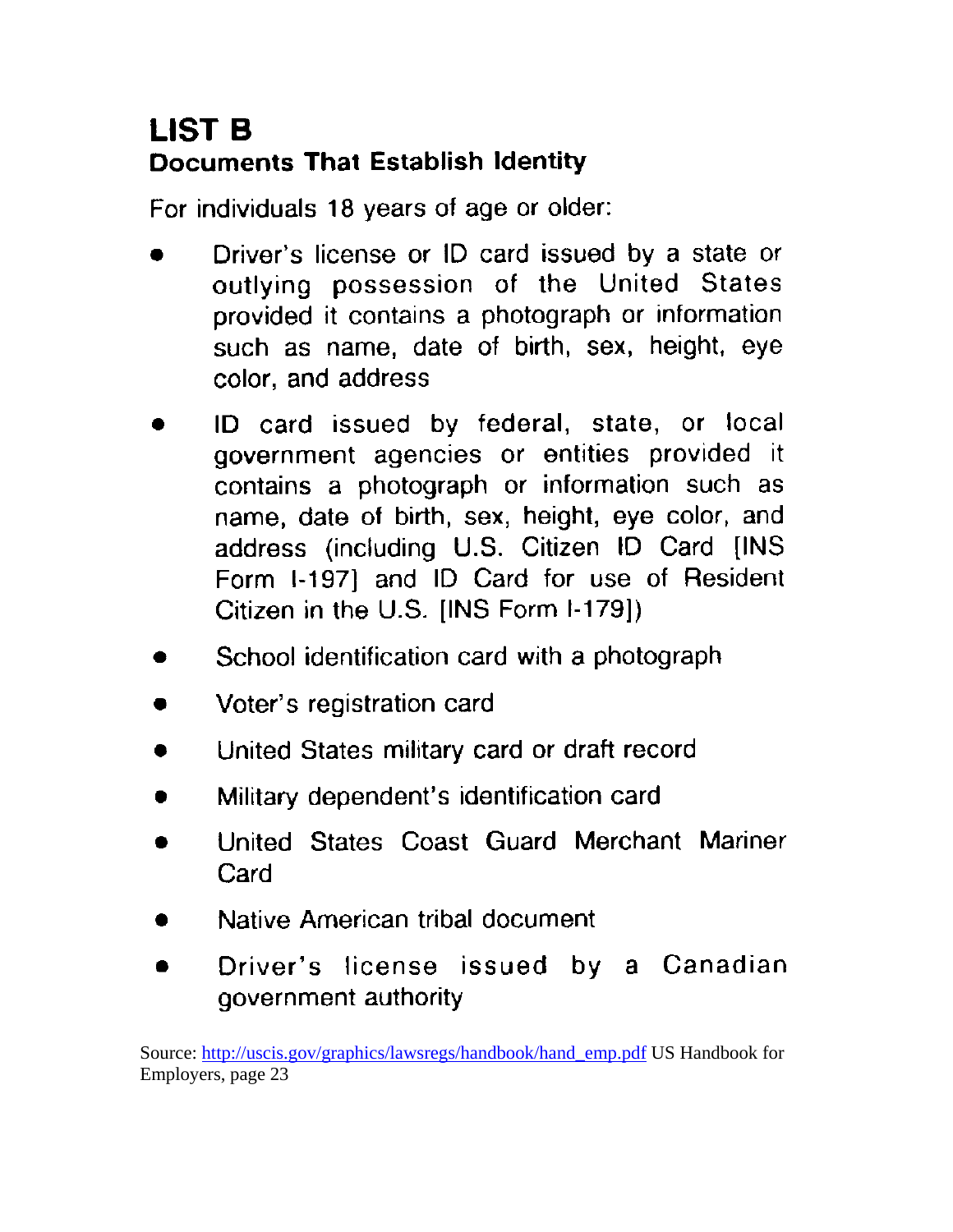#### **RULES OF DEPARTMENT OF HUMAN RESOURCES OFFICE OF REGULATORY SERVICES**

#### **CHAPTER 290-5-33 RULES AND REGULATIONS FOR AMBULATORY SURGICAL TREATMENT CENTERS**

#### TABLE OF CONTENTS

|                                     | Rule 290-5-33-01: Definitions. Amended.                               | Rule 290-5-33-14: Clinical Laboratory Services.                                         |
|-------------------------------------|-----------------------------------------------------------------------|-----------------------------------------------------------------------------------------|
|                                     | Rule 290-5-33-02: Exemptions. Amended.                                | Rule 290-5-33-15: Housekeeping, Laundry,<br><b>Maintenance and Sterile</b><br>Supplies. |
|                                     | Rule 290-5-33-03: Organization and<br><b>Administration. Amended.</b> | Rule 290-5-33-16: Drug Storage and<br>Dispensing.                                       |
|                                     | Rule 290-5-33-04: Classifications of Services.<br>Amended.            | Rule 290-5-33-17: Blood Supply and Storage.                                             |
|                                     | Rule 290-5-33-05: Application for Permits.<br>Amended.                | Rule 290-5-33-18: X-Ray.                                                                |
|                                     | <b>Rule 290-5-33-06: Permits. Amended.</b>                            | Rule 290-5-33-19: Electrical Power.                                                     |
|                                     | Rule 290-5-33-07: Provisional Permits.                                | Rule 290-5-33-20: Sanitation and Waste                                                  |
|                                     | Amended.                                                              | Disposal.                                                                               |
|                                     | Rule 290-5-33-08: Inspections. Amended.                               | Rule 290-5-33-21: Advertising.                                                          |
|                                     | Rule 290-5-33-09: Professional Services.                              | <b>Rule 290-5-33-22: Waiver of Rule.</b>                                                |
|                                     | Rule 290-5-33-10: Physical Plant and<br><b>Operational Standards.</b> | Rule 290-5-33-23: Enforcement.                                                          |
| <b>Rule 290-5-33-11: Personnel.</b> |                                                                       | Rule 290-5-33-24: Applicability of Regulations.                                         |
| Rule 290-5-33-12: Records.          |                                                                       | Rule 290-5-33-25: Severability.                                                         |
|                                     | Rule 290-5-33-13: Administrative Area and<br><b>Waiting Rooms.</b>    | Rule 290-5-33-26: Effective Date of Rules.                                              |

**290-5-33-.01 Definitions. Amended.** Unless a different meaning is required by the context, the following terms as used in these rules and regulations shall have the meaning hereinafter respectively ascribed to them:

(a) "Ambulatory Surgical Treatment Centers" means any institution, building, or facility, or part thereof, devoted primarily to the provision of surgical treatment to patients not requiring hospitalization, as provided under provisions of Georgia Code Section 88-1901. Such facilities do not admit patients for treatment which normally requires overnight stay, nor provide accommodations for treatment of patients for period of twenty-four (24) hours or longer;

(b) "Governing Body" and/or "Management" means the Board of Directors and/or Trustees, the partnership, the corporation, the association, or the person or group of persons who maintain and control the operation of the ambulatory surgical treatment center and who are legally responsible for its operation;

(c) "Center" means an ambulatory surgical treatment center as defined in these rules and regulations;

(d) "Board," unless otherwise indicated, shall mean the Georgia Board of Human Resources;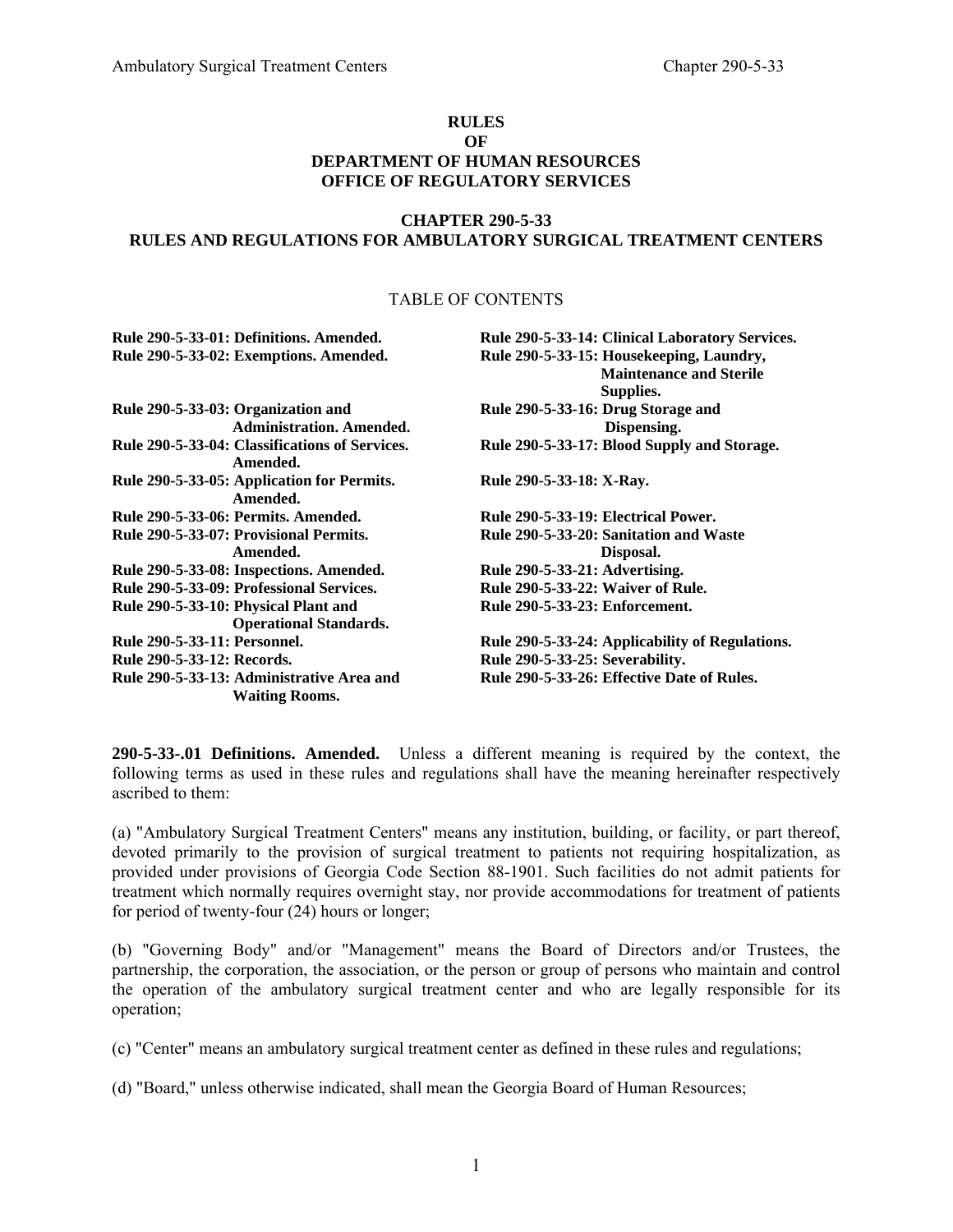(e) "Commissioner" means the Commissioner of the Georgia Department of Human Resources or his designee;

(f) "Department" means the Georgia Department of Human Resources;

(g) "General Anesthesia" means any drug, element or other material administered to eliminate all sensation and which, when administered, is accompanied by a state of unconsciousness;

(h) "Licensee" means the person or body to whom the license or permit is issued and who is held responsible for compliance with all required rules, regulations, and minimum standards;

(i) "Permit" or "license" means an authorization granted by the Department to an applicant to operate an ambulatory surgical treatment center providing one or more types or classifications of services;

(j) "Provisional Permit" means an authorization granted by the Department to an applicant to operate an ambulatory surgical treatment center on a conditional basis to allow a newly established center a reasonable but limited period of time to demonstrate that operational procedures are in satisfactory compliance with these rules and regulations, or to allow an established and operating center a specified length of time to comply with these rules and regulations, provided said center shall first present a plan of improvement which is acceptable to the Department;

(k) "Plan of Improvement" means a written plan submitted to the Department by the person or persons responsible for the center, and acceptable to the Department. The plan shall identify the existing areas of noncompliance of the facility, together with the proposed procedures, methods and period of time to correct the areas of noncompliance;

(l) "Professional Staff" means the group of persons or body appointed by the Governing Body to provide patient services, and who require special licensure or registration. Normally, the professional staff will be restricted to currently licensed medical, dental, and podiatrist practitioners. Other personnel, for example, registered nurses, may be appointed to the professional staff to assist the practitioners in the development, interpretation, and enforcement of patient care policies;

(m) "Practitioner" means a physician, dentist, or podiatrist;

(n) "Physician" means an individual who is currently licensed to practice medicine, surgery or osteopathy in the State of Georgia, under the Georgia Medical Practice Act, Chapter 84-9, Georgia Laws, Ann.;

(o) "Dentist" means any person who is currently licensed to practice dentistry in the State of Georgia, under provisions of the Georgia Dentist and Dental Hygienists Act, Chapter 84-7, Georgia Laws, Ann.;

(p) "Podiatrist" (Chiropodist) means any person who is currently licensed to practice podiatry (chiropody) in the State of Georgia, under provisions of the Georgia Podiatry Act, Chapter 84-6, Georgia Laws, Ann.;

(q) "Registered Nurse," "Registered Professional Nurse," or "R.N." means a person who is currently licensed to practice as a licensed registered nurse under provisions of Chapter 84-10, Georgia Laws, Ann.;

(r) "Licensed Practical Nurse" or "L.P.N." means a person currently licensed to practice as a licensed practical nurse under provisions of Chapter 84-68, Georgia Laws, Ann.;

(s) "Private Office(s)," "Office(s)," and/or "Treatment Rooms" means any area or place established and maintained by a currently licensed individual practitioner, professional association, or group practice of such practitioners, in his/her/their private individual or private group practice, in which he/she/they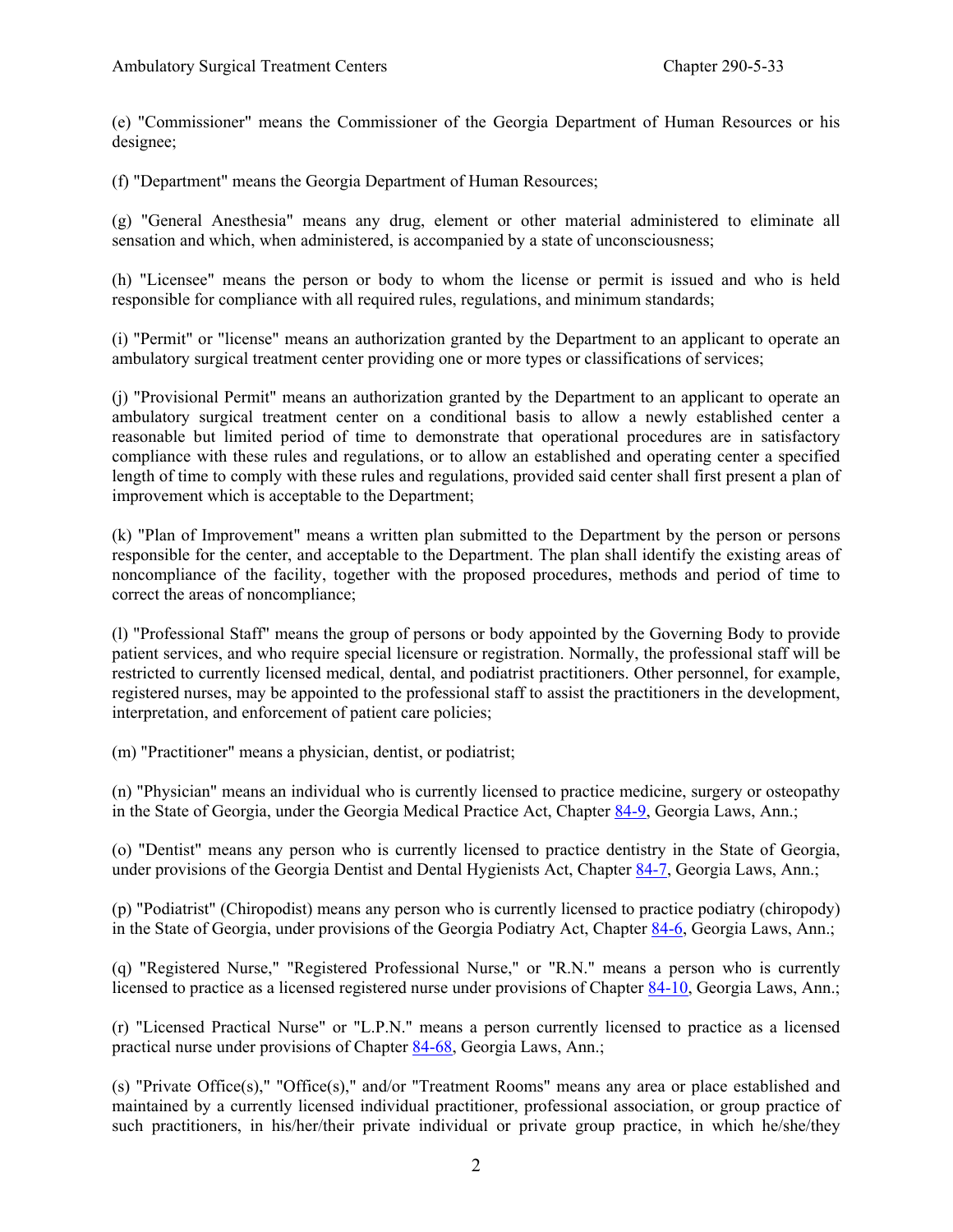primarily see(s), consult(s) with, examine(s), and/or treats private patients on a regular and on-going basis, and in the operation of which such currently licensed practitioners have full control of all financial, administrative, and professional arrangements with said patients;

(t) "Hospital" means any facility which meets the requirements of and is currently licensed as a hospital under Georgia Laws and rules and regulations pertaining thereto;

(u) "Procedure Room" means any room or area of the ambulatory surgical treatment center in which surgical procedures are performed;

(v) "Patient" means any individual who receives medical/surgical treatment in facilities governed by these regulations;

(w) "Qualified Counselor" means a person who assists the professional staff by talking with and informing patients regarding expectations and probable outcomes associated with services in an ambulatory surgical treatment center, and who possesses the following minimum qualifications: at least a bachelor's degree from an accredited college or university in nursing, psychology or social work, or in some related field, or who has special training in counseling which is deemed acceptable by the Department; provided, however, that any such counselor shall function only under the direct supervision of the responsible practitioner.

Authority Ga. L. 1964, pp. 499, 507, 522, 565, 611, 612, 613; Ga. L. 1964, p. 338, as amended; Ga. L. 1966, pp. 310, 311, 312; Ga. L. 1972, pp. 1069, 1070, 1072; Ga. L. 1973, p. 635 et seq.; Ga. L. 1978, pp. 1757, 1758; Ga. L. 1978. p. 941 et seq.; and Ga. L. 1979, p. 1109 et seq. **Administrative History.** Original Rule entitled "Definitions" was filed on January 23, 1976; effective February 12, 1976. **Amended:** Rule repealed. Filed October 31, 1979; effective November 20, 1979. **Amended:** Rule of the same title has been adopted. Filed January 22, 1980; effective March 1, 1980, as specified by the Agency.

**290-5-33-.02 Exemptions. Amended.** The following types of health care facilities are exempt from the requirements of these regulations:

(a) currently licensed hospitals, or a facility as specified in 290-5-33-.03 (12);

(b) a practitioner's private offices or treatment rooms in which a practitioner primarily sees, consults with, and treats patients;

(c) facilities owned and operated by the Federal Government.

Authority Ga. L. 1964, pp. 499, 507, 522, 565, 611, 612, 613; Ga. L. 1964, p. 338, as amended; Ga. L. 1966, pp. 310, 311, 312; Ga. L. 1972, pp. 1069, 1070, 1071, 1072 ; Ga. L. 1973, p. 635 et seq.; Ga. L. 1978, pp. 1757, 1758; Ga. L. 1978, p. 941 et seq.; and Ga. L. 1979, p. 1109 et seq. **Administrative History.** Original Rule entitled "Application" was filed on January 23, 1976; effective February 12, 1976. **Amended:** Rule repealed. Filed October 31, 1979; effective November 20, 1979. **Amended:** Rule entitled "Exemptions" adopted. Filed January 22, 1980; effective March 1, 1980, as specified by the Agency.

#### **290-5-33-.03 Organization and Administration. Amended.**

(1) Each ambulatory surgical treatment center shall be organized with an identifiable governing body that establishes the objectives, sets the policies and assumes full legal responsibilities for the overall conduct of the center and for compliance with all applicable laws and regulations pertaining to the center. The membership of the governing body shall be identified in the application to the Department for licensure.

(2) The ownership of the center shall be fully disclosed in the application to the Department. This disclosure shall include the names and addresses of all corporate officers and any person(s) having a five percent (5.0%) or more financial interest.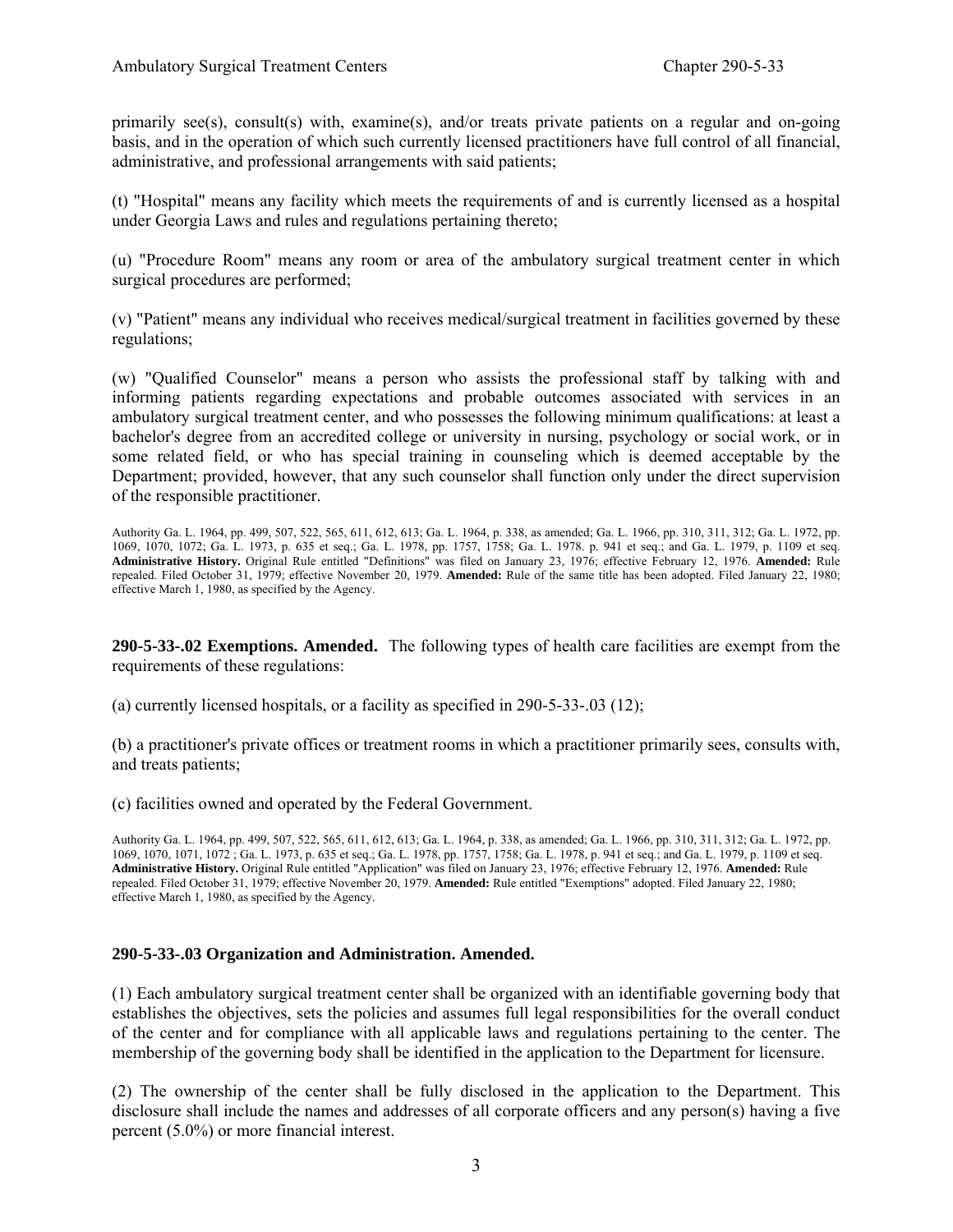(3) The governing body of the center shall be responsible for appointing the professional staff and shall establish effective mechanisms for quality assurance and to ensure the accountability of the center's medical and/or dental staff and other professional personnel.

(4) The organizational objectives of the ambulatory surgical treatment center shall be clearly stated in the procedures and policies of the governing body and on the application for licensure.

(5) The governing body shall inform the Department of the name(s) of the administrator(s) to whom the responsibility for the day-to-day management of the center is delegated, including the implementation of rules and policies adopted by the governing body.

(6) Each center shall be at all times under the immediate personal and daily supervision and control of the administrator or his designated representative, whose authority, duties and responsibilities shall be defined in writing and which shall be available to the Department upon request.

(7) The Department shall be notified with a new application, or written amendment to the current application, when there are changes in location, ownership, management or operational objectives.

(8) Individual patients shall be discharged within twenty-four (24) hours of admission, in an ambulatory condition which will not endanger their continued well-being, or shall be transferred to a licensed hospital or other treatment facility. There shall be written procedures and assigned responsibilities for implementing such procedures, including provisions for transportation. Patients requiring emergency services shall be accompanied by a member of the professional staff of the center.

(9) Each center shall have an organized professional staff which is responsible for the development of patient care policies and procedures and for maintaining the level of professional performance through a continuing program of staff education, review and evaluation of patient care.

(10) Each center shall at all times have a professional director designated by the governing body, who shall be responsible for the direction and coordination of all professional aspects of the center programs.

(11) The practitioners applying for staff privileges shall be required to sign an agreement to abide by the staff bylaws and required State laws and rules and regulations.

(12) Nothing in these rules and regulations shall prevent a licensed hospital from organizing and providing an ambulatory surgical treatment service as a part of a licensed hospital under the controlling authority of a hospital board, so long as all hospital licensure standards are met and the provided services are included in the application under which the hospital license is granted.

**290-5-33-.04 Classifications of Services. Amended.** Each ambulatory surgical center, when applying for a permit shall designate the type(s) or classification(s) of services to be provided in or by the center. These classifications may include, but are not necessarily limited to the following: general surgery; eye, ear, nose, and throat; plastic surgery; oral and maxillofacial; obstetrical-gynecological; oncological; ophthalmological; and urological. Provided, however, that any facility providing labor and delivery services must meet the requirements of Rules and Regulations for Hospitals, Maternity and Obstetrical and Newborn Services, Chapter 290-5-6, Rules 290-5-6-.16 and 290-5-6-.17, dated May 10, 1977, or as later revised. The permit for a single ambulatory surgical treatment center may cover one or more types of

Authority Ga. L. 1964. pp. 499, 507, 522, 565, 611, 612, 613; Ga. L. 1964, p. 338, as amended; Ga. L. 1966, pp. 310, 311, 312; Ga. L. 1972, pp. 1069, 1070, 1071, 1072; Ga. L. 1973, p. 635 et seq.; Ga. L. 1978, pp. 1757, 1758; Ga. L. 1978, p. 941 et seq.; and Ga. L. 1979, p. 1109 et seq. **Administrative History.** Original Rule entitled "Processing of Applications" was filed on January 23, 1976; effective February 12, 1976. **Amended:** Rule repealed. Filed October 31, 1979; effective November 20, 1979. **Amended:** Rule entitled "Organization and Administration" adopted. Filed January 22, 1980; effective March 1, 1980, as specified by the Agency.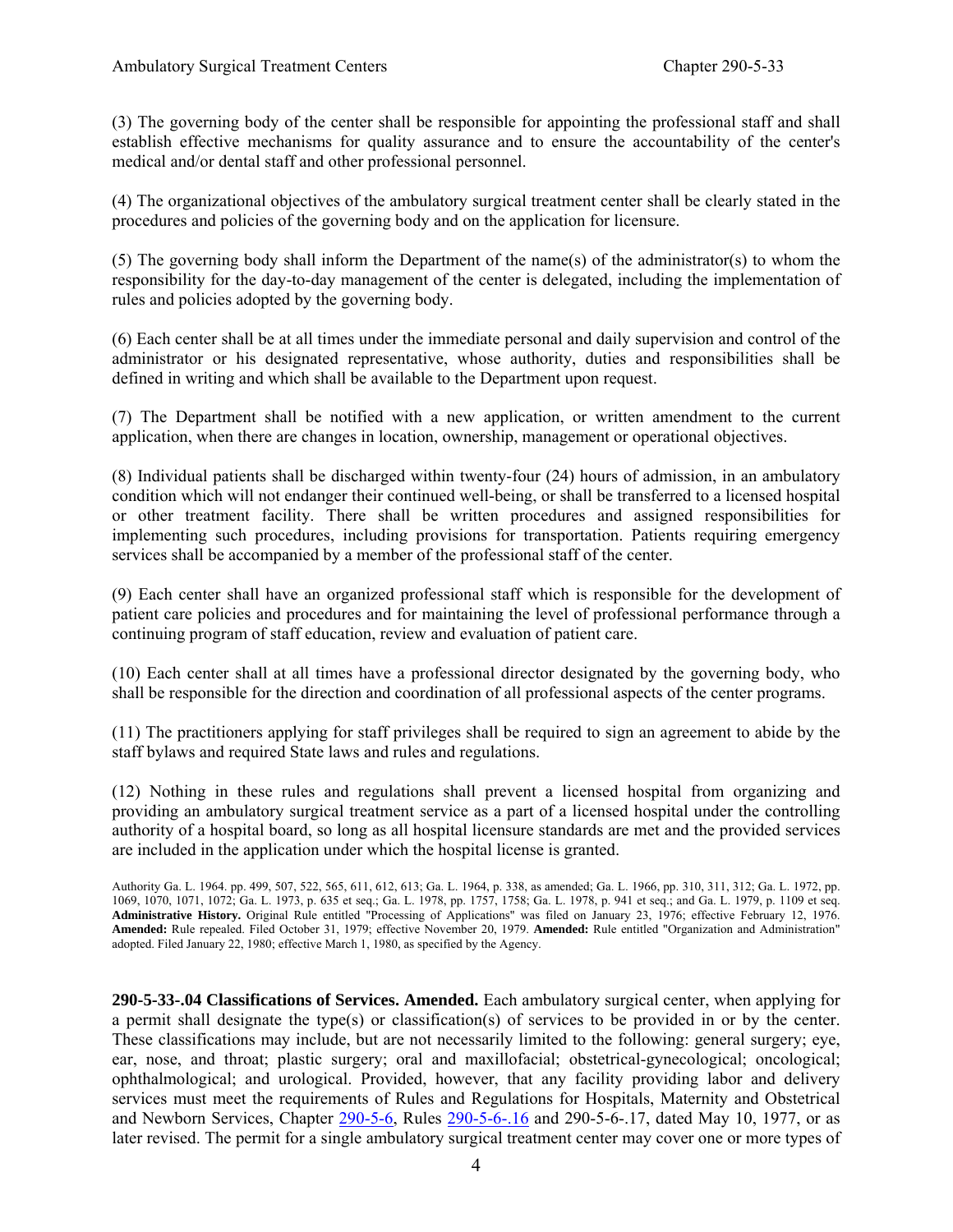services. Each ambulatory surgical treatment center shall provide only those services listed on the face of its permit.

Authority Ga. L. 1964, pp. 499, 507, 522, 565, 611, 612, 613; Ga. L. 1964, p. 338, as amended; Ga. L. 1966, pp. 310, 311, 312; Ga. L. 1972, pp. 1069, 1070, 1071, 1072; Ga. L. 1973, p. 635 et seq.; Ga. L. 1978, pp. 1757, 1758; Ga. L. 1978, p. 941 et seq.; and Ga. L. 1979, p. 1109 et seq. **Administrative History.** Original Rule entitled "Required Developmental Progress" was filed on January 23, 1976; effective February 12, 1976. **Amended:** Rule repealed. Filed October 31, 1979; effective November 20, 1979. **Amended:** Rule entitled "Classifications of Services" adopted. Filed January 22, 1980; effective March 1, 1980, as specified by the Agency.

#### **290-5-33-.05 Application for Permits. Amended.**

(1) Any person or persons responsible for the operation of an ambulatory surgical treatment center as defined and classified in these regulations, or who may hereafter propose to establish and operate such an institution, shall submit an application to the Department for a permit to operate said institution using forms provided by the Department. No such institution shall be operated in Georgia without a valid permit which shall be displayed in a conspicuous place within the center. Failure or refusal to file an application for a permit within ninety (90) days of the effective date of these regulations shall constitute a violation of law and shall be dealt with as provided in Chapter 88-3 of the "Georgia Health Code."

(2) The applicant for a permit to operate an ambulatory surgical treatment center shall submit a completed application with character references and a certification that the applicant is able and willing to comply with the minimum standards for an ambulatory surgical treatment center and with the rules and regulations lawfully promulgated. Each application shall be accompanied by a statement from the local (city or county) fire safety authority stating that an inspection has been made of the premises and that state and local fire safety requirements have been met.

(3) The application shall include full and complete information concerning the name and address of the applicant and the classification(s) of services to be provided; the ownership of the property and operation; in case a center is organized as a corporation, the names and addresses of each officer and director of the corporation; in case the center is organized as a partnership, the names and addresses of each partner; the identity of the professional director of the facility; the days and hours the center is normally operated; and any other information which the Department may require.

(4) Ambulatory surgical treatment centers are subject to review by the State Health Planning and Development Agency, pursuant to the Georgia Certificate of Need Law. Evidence of completion of this review shall be made a part of the application for a permit.

(5) Plans for ambulatory surgical treatment centers shall be submitted to the Department for review and approved in three stages of development:

- (a) schematic drawings;
- (b) design-development drawings; and
- (c) final working drawings and specifications.

(6) A permit shall be issued to the person or persons named only for the premises listed on the application for licensure.

(7) Permits are not transferable or assignable.

(8) Changes in ownership shall be subject to prior review and approval by the State Health Planning and Development Agency (SHPDA) pursuant to Section 1122 of the Social Security Amendment. Each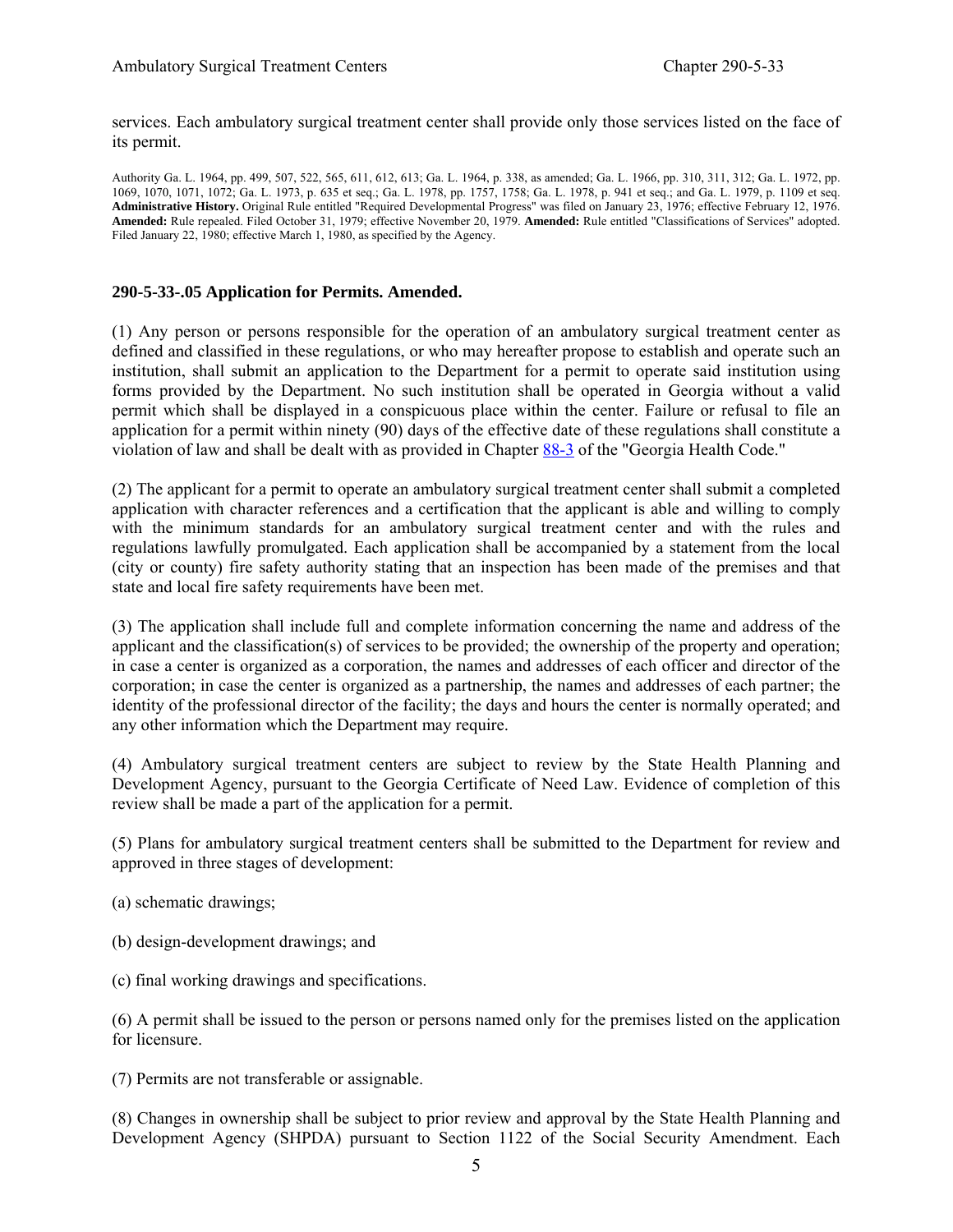planned change of ownership or lease shall be reported to the Department thirty (30) days prior to such change with an application being submitted from the proposed new owners for a new permit.

(9) Separate applications and permits are required for centers maintained in separate premises, even though they are owned or operated by the same person(s), business or corporation, and may be doing business under the same title.

Authority Ga. L. 1964, pp. 499, 507, 522, 565, 611, 612, 613; Ga. L. 1964, p. 338, as amended; Ga. L. 1966. pp. 310, 311, 312; Ga. L. 1972, pp. 1069, 1070, 1071, 1072; Ga. L. 1973, p. 635 et seq.; Ga. L. 1978, pp. 1757, 1758; Ga. L. 1978, p. 941 et seq.; and Ga. L. 1979, p. 1109 et seq. **Administrative History.** Original Rule entitled "Criteria for Review" was filed on January 23, 1976; effective February 12, 1976. **Amended:**  Rule repealed. Filed October 31, 1979; effective November 20, 1979. **Amended:** Rule entitled "Application for Permits" adopted. Filed January 22, 1980; effective March 1, 1980, as specified by the Agency.

#### **290-5-33-.06 Permits. Amended.**

(1) Following inspection and classification of the institution for which application for a permit has been made, the Department may issue a permit or a provisional permit or refuse to reissue or continue a permit or provisional permit. Each permit or provisional permit shall indicate the classifications of services to be provided and patient capacity of the center.

(2) Permits issued shall mean that the Department grants authorization to the governing body of the applicant institution to operate an ambulatory surgical treatment center and signifies compliance with these rules and regulations. Permits issued shall remain in force and effect until revoked or suspended.

Authority Ga. L. 1964, pp. 499, 507, 522, 565, 611, 612, 613; Ga. L. 1964, p. 338, as amended; Ga. L. 1966, pp. 310, 311, 312; Ga. L. 1972, pp. 1069, 1070, 1071, 1072; Ga. L. 1973, p. 635 et seq.; Ga. L. 1978, pp. 1757, 1758; Ga. L. 1978, p. 941 et seq.; and Ga. L. 1979, p. 1109 et seq. **Administrative History.** Original Rule entitled "Decision and Appeal" was filed on January 23, 1976; effective February 12, 1976. **Amended:**  Rule repealed. Filed October 31, 1979; effective November 20, 1979. **Amended:** Rule entitled "Permits" adopted. Filed January 22, 1980; effective March 1, 1980, as specified by the Agency.

**290-5-33-.07 Provisional Permits. Amended.** Provisional permits may be issued for a limited period specified by the Department based on an acceptable written plan for correcting one or more deficiencies (plan of correction) found during an inspection; provisional permits issued shall remain in force and effect for such limited period of time as specified by the Department, unless earlier revoked due to prevailing circumstances which are not acceptable to the Department. Centers which are established and operating prior to adoption of these rules and regulations may be considered for extension of a provisional permit when needed to meet physical plant standards. If the Department's decision is that a deficiency is of such nature that it would jeopardize the life of a patient, a provisional permit will not be issued.

Authority Ga. L. 1964, pp. 338, 499, 507, 522, 565, 611 to 613, Ga. L. 1966, pp. 310 to 312, Ga. L. 1972, pp. 1069 to 1072, Ga. L. 1973, p. 635 et seq., Ga. L. 1978, pp. 1757, 1758, 941 et seq. Ga. L. 1979, p. 1109 et seq. **History.** Original Rule entitled "Enforcement" adopted. F. Jan. 23, 1976; eff. Feb. 12, 1976. **Repealed:** F. Oct. 31, 1979; eff. Nov. 20, 1979. **Amended:** New Rule entitled "Provisional Permits" adopted. F. Jan. 22, 1980; eff. Mar. 1, 1980, as specified by the Agency.

#### **290-5-33-.08 Inspections. Amended.**

(1) The ambulatory surgical treatment center shall be available at all reasonable and/or scheduled operating hours for observation and examination by properly identified representatives of the Department.

(2) The governing body shall notify the Department of the anticipated opening date of a newly constructed center in order that a preopening licensure inspection of the center may be conducted to determine compliance with these rules and regulations.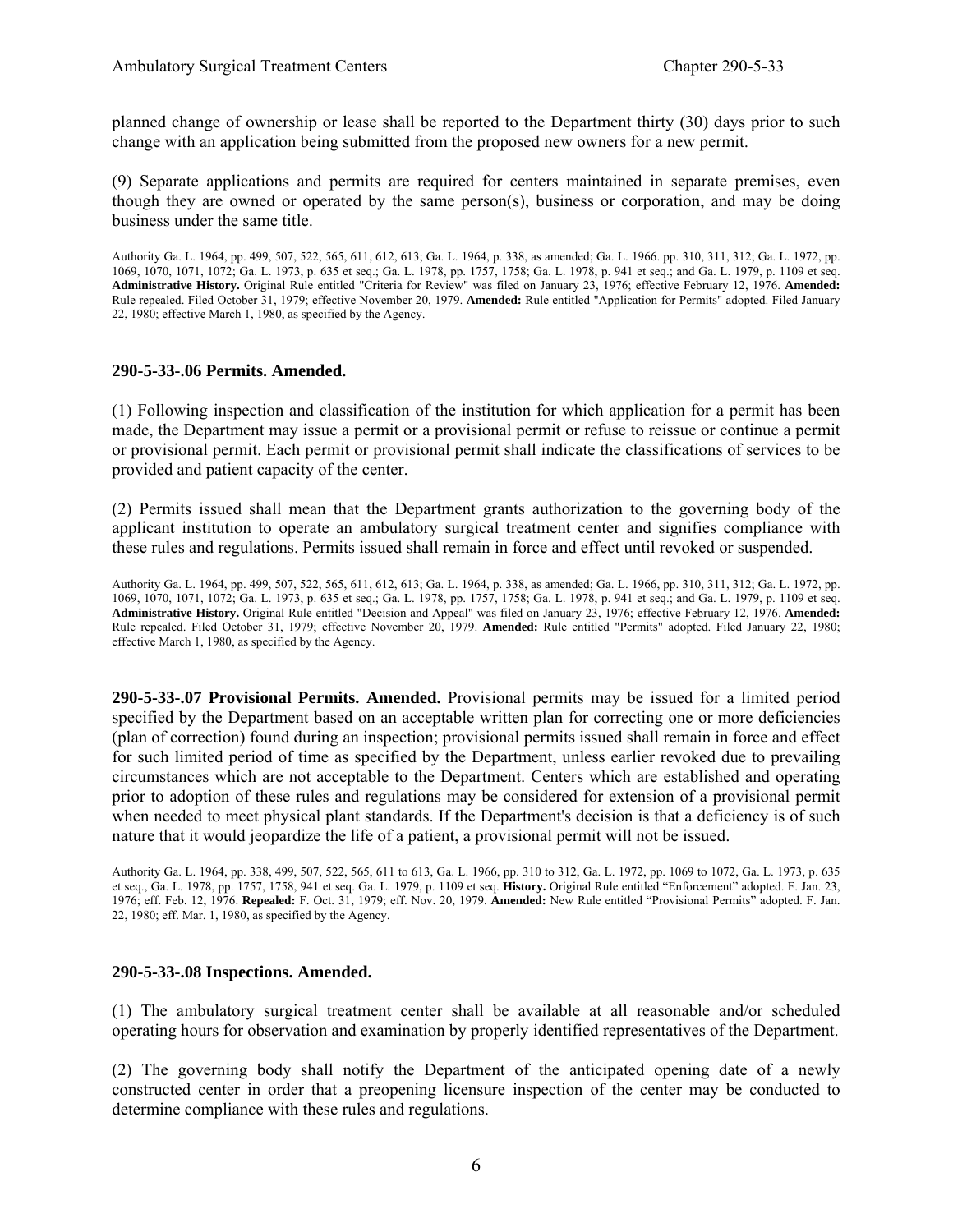(3) The administrator or his representative shall accompany the Department representative on all tours of inspection and shall sign the completed checklist.

(4) Each center shall be periodically inspected to determine whether the center is continuing to meet these requirements or is making satisfactory progress on approved plans of correction.

Authority O.C.G.A. Sec. 31-2-6. **History.** Original Rule entitled "Conflict of Interest" adopted. F. Jan. 23, 1976; eff. Feb. 12, 1976. **Repealed:** F. Oct. 31, 1979; eff. Nov. 20, 1979. **Amended:** New Rule entitled "Inspections" adopted. F. Jan. 22, 1980; eff. Mar. 1, 1980, as specified by the Agency. **Repealed:** New Rule of same title adopted. F. Aug. 29, 2002; eff. Sept. 18, 2002.

#### **290-5-33-.09 Professional Services.**

(1) All services provided by or in the center shall be provided by persons who are currently licensed to perform the services they render when such services require licensure or registration under the laws of the State of Georgia. There shall be a sufficient number of qualified staff members to adequately provide for patient needs based on services provided and the number of patients served.

(2) Each center shall have a professional director who shall be a practitioner currently licensed in Georgia, and who shall be responsible for the direction and coordination of all medical aspects of the center program.

(3) General anesthesia shall he administered by an anesthesiologist, a physician anesthetist, an oral surgeon, or a certified R.N. anesthetist under the direction and responsibility of a currently licensed physician with training and experience in anesthesia, as specified in Georgia Code 84-10A. After administration of a general anesthetic, patients shall be constantly attended (at bedside) by a person qualified as above or by an R.N. until reactive and able to summon aid.

(4) All nursing services shall be under the supervision of a registered nurse (R.N.). Each center shall have a sufficient number of currently licensed nurses present and on duty to attend to patients at all times patients are receiving treatment or recovering from treatment up to and including the time of discharge. Additional staff shall be on duty and available to assist the professional staff to adequately handle routine and emergency patient needs.

(5) Each center shall establish written procedures for emergency services which will insure that a professional staff member who has been trained in emergency resuscitation procedures shall be on duty at all times when there is a patient receiving treatment or recovering from treatment, up to and including the time of discharge.

(6) The written procedures shall provide that an appropriate practitioner be designated on call and available to provide timely response to emergencies which may occur with any patient in the center.

(7) Each center shall have a hospital affiliation agreement and/or the medical staff must have admitting privileges or other acceptable documented arrangements to insure the necessary backup for medical complications. The center must have the capability to transfer a patient immediately to a hospital with adequate emergency room services.

(8) Each center will have effective policies and procedures for handling infection control and for recording complications which occur during or after surgery, which includes a reporting mechanism for patients who develop infections or postoperative complications after discharge.

(9) Either prior to, or at the time of admission, each patient who is admitted to the center without an appointment with a specified practitioner shall be provided (in writing) with the name, address and phone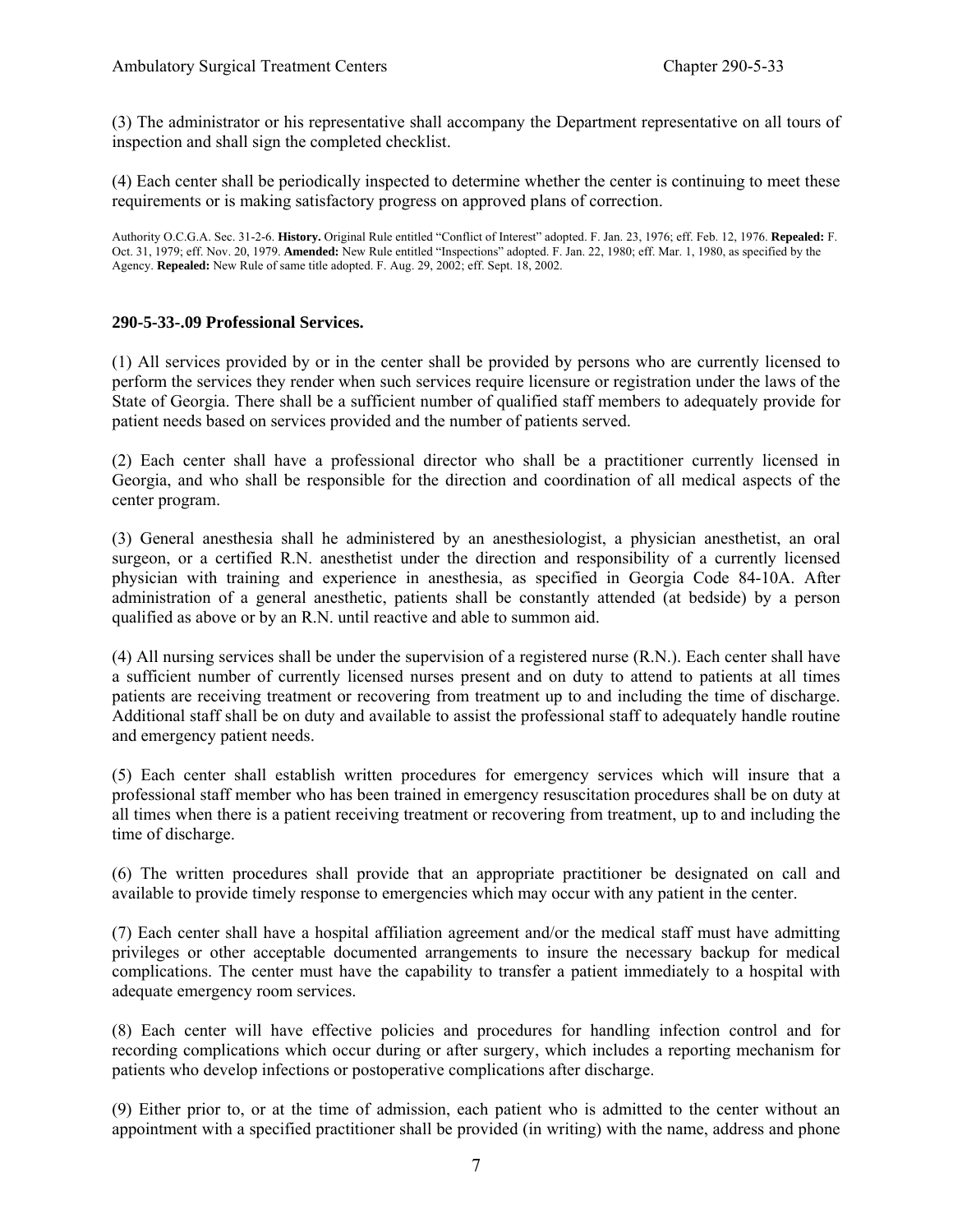number of the practitioner who is serving him/her. The practitioner or a qualified counselor designated by the practitioner, shall explain the surgical and medical procedures, its potential complications, and postoperative complications and other alternatives to surgery; this shall be confirmed by the patient who shall sign an informed consent form as provided under Georgia Laws, Chapter 88-29. Prior to dismissal, each patient shall be provided with both verbal and written instructions for posttreatment care and procedures for obtaining emergency care, if needed during the period of recuperation.

(10) All ancillary supportive health or medical services such as radiological services, pharmaceutical services, or clinical laboratory services provided in or by the center shall be in accordance with applicable rules and regulations of the State of Georgia.

(11) Each center shall establish policies for patient care and procedures for maintaining these policies.

Authority Ga. L. 1964. pp. 499, 507, 522, 565, 611, 612, 613; Ga. L. 1964, p. 338, as amended; Ga. L. 1966, pp. 310, 311, 312; Ga. L. 1972, pp. 1069, 1070, 1071, 1072; Ga. L. 1973. p. 635 et seq.; Ga. L. 1978, pp. 1757, 1758; Ga, L. 1978, p. 941 et seq.; and Ga. L. 1979, p. 1109 et seq. **Administrative History.** Original Rule entitled "Professional Services" was filed on January 22, 1980; effective March 1, 1980, as specified by the Agency.

**290-5-33-.10 Physical Plant and Operational Standards.** The following minimum physical plant and operational standards shall be met by an applicant or licensee as a prerequisite for the issuance and continuance of a permit to operate an ambulatory surgical treatment center. The failure of any licensee to comply with the minimum standards may result at any time in the denial, revocation, or suspension of licensure to operate an ambulatory surgical treatment center, pursuant to provisions of Georgia Code Annotated, Chapter 88-3, and these rules and regulations.

(a) Rooms and/or areas shall be planned and provided with sufficient space and equipment to provide for patient and visitor waiting area; presurgical examination and treatment; procedure rooms; patient recovery; and staff and administrative areas.

(b) The physical plant of the center shall meet all Federal, State and local laws, codes, ordinances, and regulations which apply to its location, construction, maintenance and operation.

(c) Equipment, electrical appliances, wiring, elevators, heating and cooling systems, surgery rooms and special service areas shall be constructed so as to assure the safety of all occupants. It shall be the responsibility of the governing body to assure that the center is in a safe condition at all times and that a fire inspection record is maintained on equipment, systems, and areas that may present a hazard to occupants.

(d) Except where additional requirements are specified herein, or are required by State or local ordinances or regulations, the construction of an ambulatory surgical treatment center shall meet the requirements for Health Care or Business Occupancies as specified in Chapter 10 and/or Chapter 13, as applicable, of the 1976 Life Safety Code, as currently adopted and amended by regulations of the Georgia Safety Fire Commissioner, Chapter 120-3-3, March 1, 1979, and subsequent revisions thereto.

(e) Entrances for patients shall be connected to the public right-of-way by a hard-surfaced, unobstructed walkway in good repair. Handicapped patients confined to a wheel chair or otherwise impaired shall be able to access the center building without climbing any stairs or steps. A ramp with handrails over existing stairs or steps may be utilized in meeting this requirement. A hard-surfaced, unobstructed road or driveway for use by ambulances or other emergency fire or police vehicles shall run from at least one entrance of the building to the public right-of-way. The doorway of such entrance shall be immediately adjacent to the road or driveway.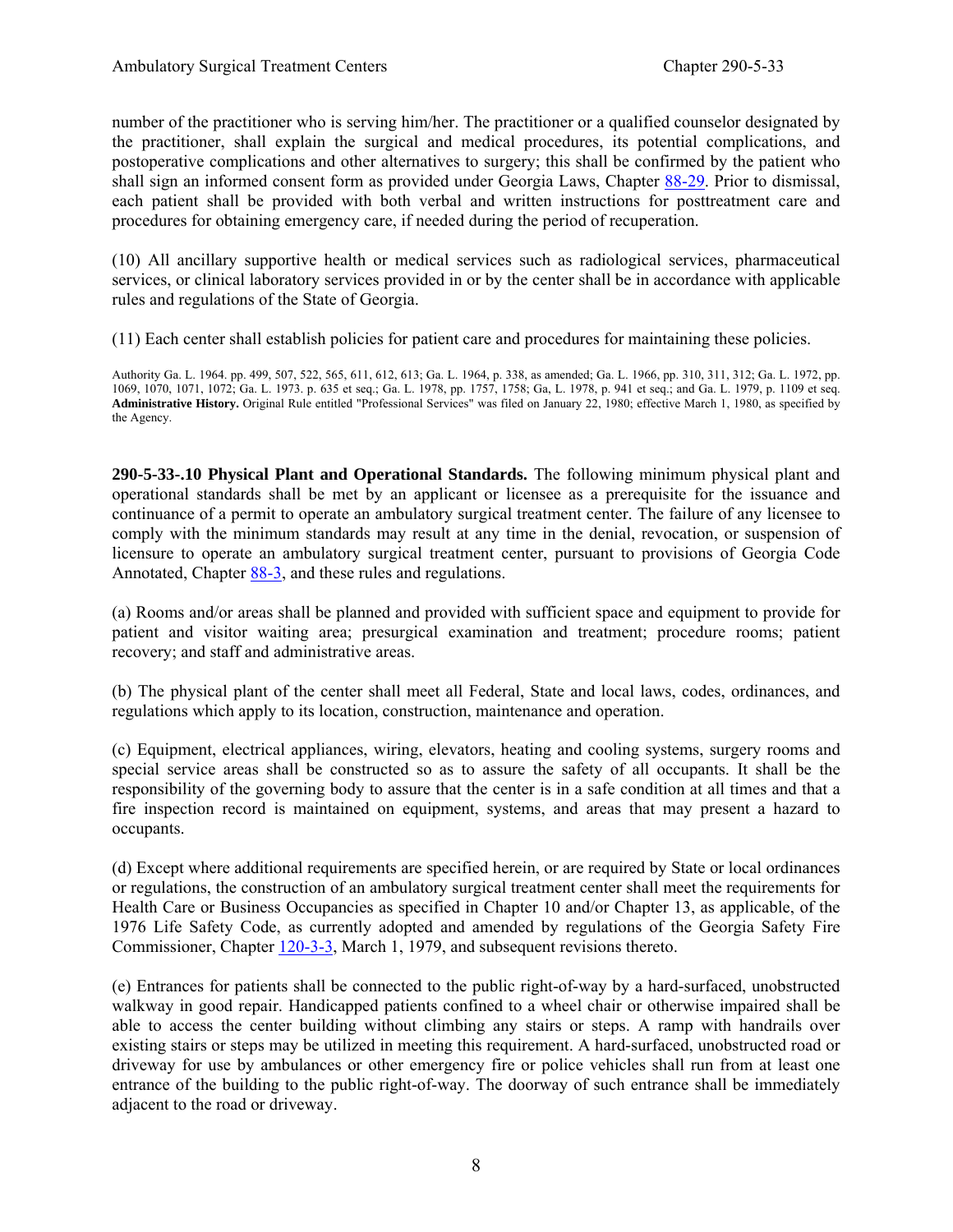(f) Ambulatory surgical services provided in multistory buildings shall be accessible by an elevator of adequate size to accommodate date a standard wheeled litter patient and two attendants. A stairway or ramp of adequate dimensions shall be available for transfer of a patient in case of power failure.

(g) All procedure rooms shall be constructed, equipped, and maintained to assure the safety of patients and personnel. The following requirements shall apply within the patient treatment/procedure rooms and adjoining areas:

1. Procedure rooms shall be designed and located to prevent traffic through them to any other part of the center;

2. The walls and floors in procedure rooms shall be of material that will permit frequent washing and cleaning;

3. Sterilizing equipment shall be provided within the center and shall be convenient to the procedure rooms;

4. Staff dressing rooms and scrubup facilities shall be convenient to the procedure rooms, and shall include a knee or elbow operated scrub sink, soap dispenser, and brushes;

5. An equipment cleanup area with adequate plumbing, including a sink with counter, shall be provided outside the procedure room;

6. Enclosed storage facilities for sterile supplies and equipment shall be provided within the procedure areas;

7. Scrub clothing worn by personnel outside the procedure area shall be changed before returning to the procedure area;

8. Locations using flammable anesthetic agents shall comply with the following:

(i) Floors, furniture and equipment in operating rooms shall be of electrically conductive material. Conductive flooring shall extend into contiguous rooms and at least ten (10) feet into the entrance traffic area.

(ii) Clean conductive footwear testing device shall be maintained in the procedure rooms.

(iii) An anesthesia supply and equipment storage room shall be provided within the procedure area.

(iv) Separate storage enclosures shall be provided for flammable gases and combustion-supporting gases. Such enclosures shall be constructed of building material with a fire resistive rating of at least one hour and shall not communicate directly with anesthetizing locations or each other. Air shall be adequately exhausted by gravity or spark proof forced ventilation from the flammable storage enclosure to the exterior of the building at a rate of not less than two (2) changes per hour. Storage enclosures for combustion-supporting gases of less than 1500 cubic feet cylinder capacity need not be vented to the outside. Flammable materials such as fabrics, rubber and wood shall not be stored in these enclosures.

(v) Clothing generating large amounts of static electricity shall be prohibited in the procedure rooms.

9. Locations using flammable anesthetic agents shall be identified by prominently posted signs at all entrances to the procedure room and within the location signifying the type of anesthetics used.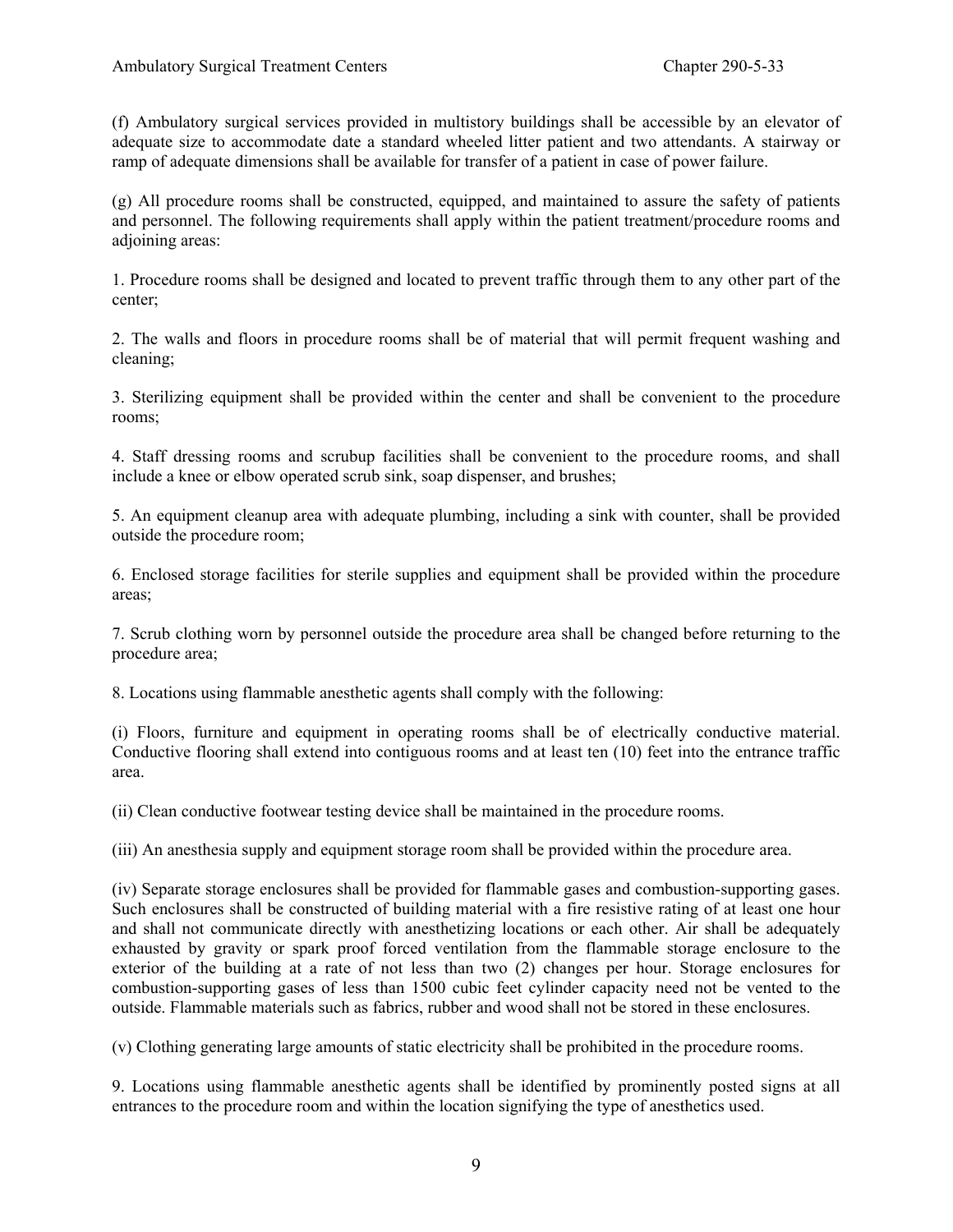(h) Toilet facilities shall be accessible to patients from the treatment, examining and recovery areas. Convenient handwashing facilities shall be provided for both staff and patients, and shall be provided with soap, disposable towels and dispensers. The use of common towels is prohibited.

(i) Emergency life support equipment shall be available for immediate use, in patient treatment areas. Such equipment shall include, but not necessarily be limited to the following: suction, IV fluids, oxygen, needles, intracatheters, medications, and ventilatory equipment such as ambu bags, oral and nasal airways and endotracheal tubes. Facilities providing general anesthesia shall also have a defibrillator and tracheotomy equipment and supplies.

(j) All medical gases shall be stored in accordance with Bulletin 56A of the National Fire Protection **Association** 

(k) All plumbing shall be designed and installed in accordance with State laws and local ordinances.

(l) The center shall be arranged and organized in such a manner as to ensure the comfort, safety, hygiene, privacy, and dignity of patients treated therein.

(m) Equipment for sterilizing instruments and supplies shall be conveniently located and of adequate capacity for the workload. Records shall be maintained to assure quality control, including date, time and temperature of each batch of sterilized supplies and equipment.

(n) Medicines shall be stored in a conveniently located cabinet with lock, and only licensed persons shall have access.

(o) Clean and soiled utility rooms shall be arranged and provided with equipment necessary for proper patient care, including sterilizers, storage cabinets and work counters.

(p) Each center shall provide one or more recovery rooms or areas staffed by qualified personnel. The recovery area shall be adequate for the numbers of patients scheduled. Separate recovery areas and/or cubicle curtains shall be provided for patient privacy, when appropriate.

Authority Ga. L. 1964. pp. 499, 507, 522, 565, 611, 612, 613; Ga. L. 1964, p. 338, as amended; Ga. L. 1966, pp. 310, 311, 312; Ga. L. 1972, pp. 1069, 1070, 1071, 1072; Ga. L. 1973, p. 635 et seq.; Ga. L. 1978, pp. 1757, 1758; Ga. L. 1978, p. 941 et seq.; and Ga. L. 1979, p. 1109 et seq. **Administrative History.** Original Rule entitled "Physical Plant and Operational Standards" was filed on January 22, 1980; effective March 1, 1980, as specified by the Agency.

#### **290-5-33-.11 Personnel.**

(1) The governing body shall appoint an administrator who is responsible for the day-to-day management and operation of the center.

(2) The administrator shall designate an individual to act for him in his absence in order to provide the center with administrative direction at all times.

(3) All center personnel shall be currently licensed to perform the services they render when such services require licensure or registration under the laws of the State of Georgia.

(4) Each center shall require that each employee receives a health examination upon employment and a policy shall provide for follow-up examinations. The examination shall be in sufficient detail, including pertinent laboratory and x-ray data, to assure that the employee is physically and mentally qualified to perform the job to which he is assigned.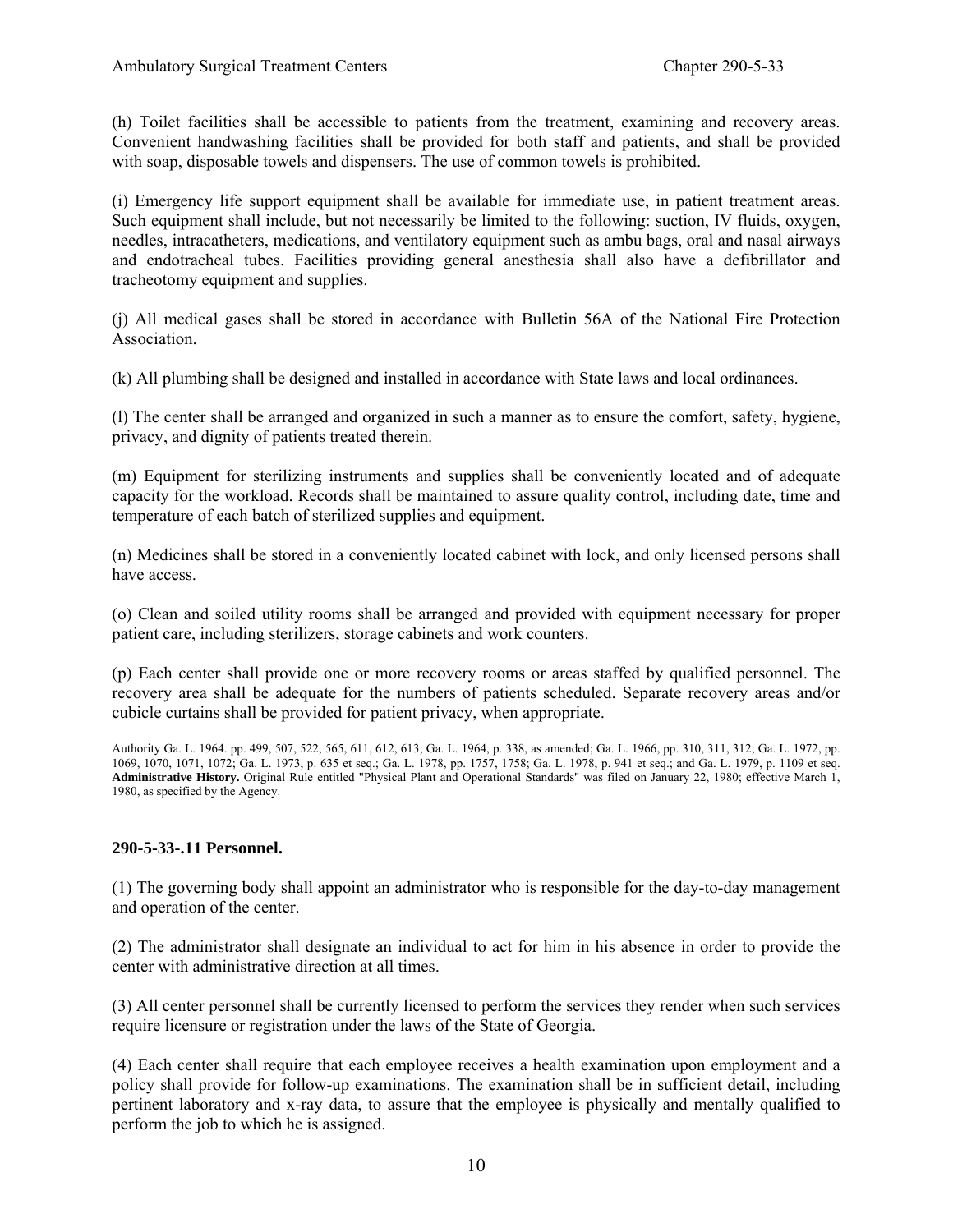(5) There shall be a separate personnel folder maintained for each employee. This file shall contain all personnel information concerning the employee, including the application and qualifications for employment, physical examination (including laboratory and x-ray reports, if applicable), job description and attendance record.

(6) Fire and internal disaster drills shall be conducted at least quarterly and the results documented. There shall be an ongoing program of continuing education for all personnel concerning aspects of fire safety and the disaster plan for moving personnel and patients to safety, and for handling patient emergencies.

Authority Ga. L. 1964, pp. 499, 507, 522, 565, 611, 612, 613; Ga. L. 1964, p. 338, as amended; Ga. L. 1966, pp. 310, 311, 312; Ga. L. 1972, pp. 1069, 1070, 1071, 1072; Ga. L. 1973. p. 635 et seq.; Ga. L. 1978. pp. 1757, 1758; Ga. L. 1978, p. 941 et seq.; and Ga. L. 1979, p. 1109 et seq. **Administrative History.** Original Rule entitled "Personnel" was filed on January 22, 1980; effective March 1, 1980, as specified by the Agency.

#### **290-5-33-.12 Records.**

(1) A full-time employee shall be designated responsible for establishing and maintaining medical records required to be kept by these rules and regulations.

(2) Medical records containing sufficient information to validate the diagnosis and to establish the basis upon which treatment is given shall be maintained on each patient. Contents of individual medical records shall normally contain the following at least:

- (a) Admission and discharge data:
- 1. Name, address, birth date, sex, marital status, race, etc.
- 2. Date and time of admission.
- 3. Date and time of discharge.
- 4. Admitting diagnosis.
- 5. Final diagnosis.
- 6. Procedures or operations performed.
- 7. Condition on discharge.
- 8. Attending practitioner's signature.
- (b) History and physical examination data:
- 1. Personal medical history (including all current medication that the patient is taking).
- 2. Family medical history.
- 3. Physical examination.
- 4. Psychiatric examination (if applicable).
- (c) Treatment data: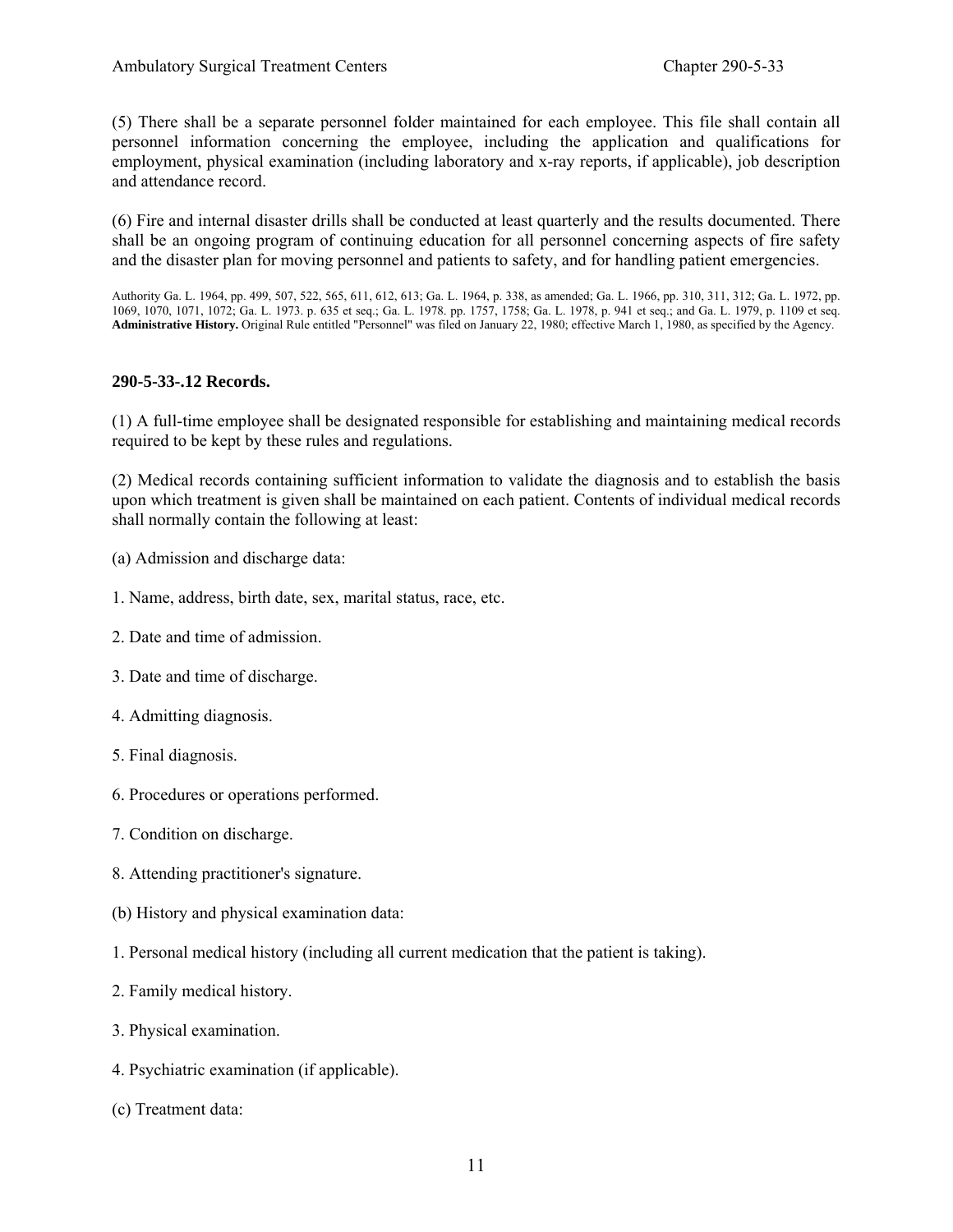- 1. Practitioner's orders.
- 2. Progress notes.
- 3. Nurse notes.
- 4. Medication.
- 5. Temperature-Pulse-Respiration (Graphic Chart; surgical purposes only).
- 6. Special examination(s) and reports (include x-ray and lab reports).
- 7. Signed informed consent form.
- 8. Operation record.
- 9. Anesthesia record (if applicable).
- 10. Consultation record (if applicable).

11. Tissue findings when performed.

12. Where dental services are rendered, a complete dental chart with dental diagnosis, treatment, prescription and progress notes shall be part of the clinical record.

(3) All orders on patients shall be signed by the practitioner giving them; admitting diagnosis (purpose of admission) shall be recorded prior to or at the time of admission.

(4) Medical records shall be preserved as original records, microfilms or other usable forms and shall be such as to afford a basis for complete audit of professional information. Centers shall retain all medical records, at least until the sixth anniversary of the patient's discharge. In the case of patients who have not attained majority at the time of the discharge, centers shall retain such records at least six (6) years after patient reaches age of majority. In the event a center shall cease operation, the Department shall be advised of the disposition and/or location of said records.

(5) The center shall collect, retrieve and annually summarize data from the medical record so that it may provide the Department with the following medical statistical information including:

- (a) Number of visits by patients.
- (b) Number of patients seen.
- (c) Basis of treatment (clinical diagnosis and/or problem for which the patient was treated).
- (d) Types and number of operative procedures performed.
- (e) Age distribution of patients.
- (f) Complications and emergencies.
- (g) Number of times a patient was transferred from the center to a hospital.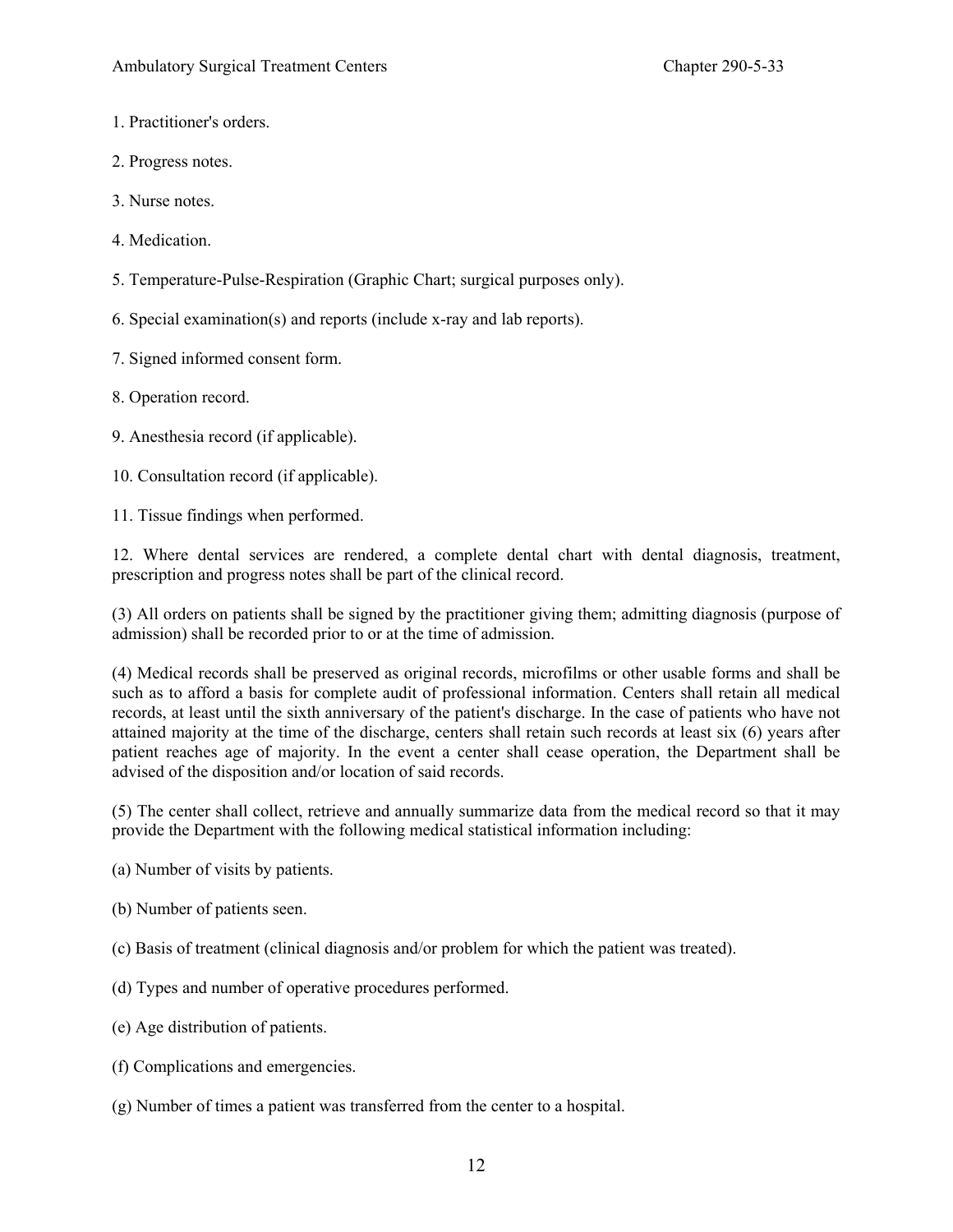(h) Pathological diagnosis.

(6) Patient records shall be current and shall be entitled to the same protection as provided for any medical records under Georgia law.

Authority Ga. L. 1964, pp. 499, 507, 522, 565, 611, 612, 613: Ga. L. 1964, p. 338, as amended; Ga. L. 1966, pp. 310, 311, 312; Ga. L. 1972, pp. 1069, 1070, 1071, 1072; Ga. L. 1973, p. 635 et seq.; Ga. L. 1978, pp. 1757, 1758; Ga. L. 1978, p. 941 et seq.; and Ga. L. 1979, p. 1109 et seq. **Administrative History.** Original Rule entitled "Records" was filed on January 22, 1980; effective March 1, 1980, as specified by the Agency.

#### **290-5-33-.13 Administrative Area and Waiting Rooms.**

(1) Each center shall provide administrative space and facilities for admitting patients and other service, such as telephone and information office files and supplies, patients' personal belongings, medical records and files.

(2) A waiting room area shall be provided with a seating capacity to accommodate the number of patients and others of the public normally present in the facility at one time.

(3) The center shall have adequate and conveniently located toilets and handwashing facilities for its staff, employees, out-patients and visiting personnel.

Authority Ga. L. 1964, pp. 499, 507, 522, 565, 611, 612, 613; Ga. L. 1964, p. 338, as amended; Ga. L. 1966, pp. 310, 311, 312; Ga. L. 1972, pp. 1069, 1070, 1071, 1072; Ga. L. 1973, p. 635 et seq.; Ga. L. 1978, pp. 1757, 1758; Ga. L. 1978, p. 941 et seq.; and Ga. L. 1979. p. 1109 et seq. **Administrative History.** Original Rule entitled "Administrative Area and Waiting Rooms" was filed on January 22, 1980; effective March 1, 1980, as specified by the Agency.

#### **290-5-33-.14 Clinical Laboratory Services.**

(1) Laboratory services utilized by an ambulatory surgical treatment center shall be consistent with requirements of the Clinical Laboratory Licensure Law of 1970, p. 531, et seq., and applicable amendments and regulations, which provide for clinical laboratory services to be either licensed under Rules and Regulations of the State of Georgia, Chapter 290-5-29, or to be exempt from licensure as specified in the Clinical Laboratory Licensure Law. If exemption is claimed, the application shall state the name(s) of the practitioner(s) responsible for the operation of the clinical laboratory and there shall be an affidavit by the physician that he/she is responsible for the laboratory and claims the exemption.

(2) All removed tissues shall be examined immediately by the practitioner, whose findings shall be recorded in the patient's records, in addition to reports of pathologic examinations which may be obtained **later** 

(3) Laboratory services shall be provided for each patient, consistent with accepted medical practice and the conditions and needs of the patient. Laboratory reports shall be made a part of patient records.

(4) A system shall be established for the collection of information on all postoperative surgical complications and infections.

(5) The center shall report to the Department all communicable diseases detected or reported for patients.

Authority Ga. L. 1964, pp. 499, 507, 522, 565, 611, 612, 613; Ga. L. 1964, p. 338, as amended; Ga. L. 1966, pp. 310, 311, 312; Ga. L. 1972, pp. 1069, 1070, 1071, 1072; Ga. L. 1973, p. 635 et seq.; Ga. L. 1978, pp. 1757, 1758; Ga. L. 1978, p. 941 et seq.; and Ga. L. 1979, p. 1109 et seq. **Administrative History.** Original Rule entitled "Clinical Laboratory Services" was filed on January 22, 1980; effective March 1, 1980, as specified by the Agency.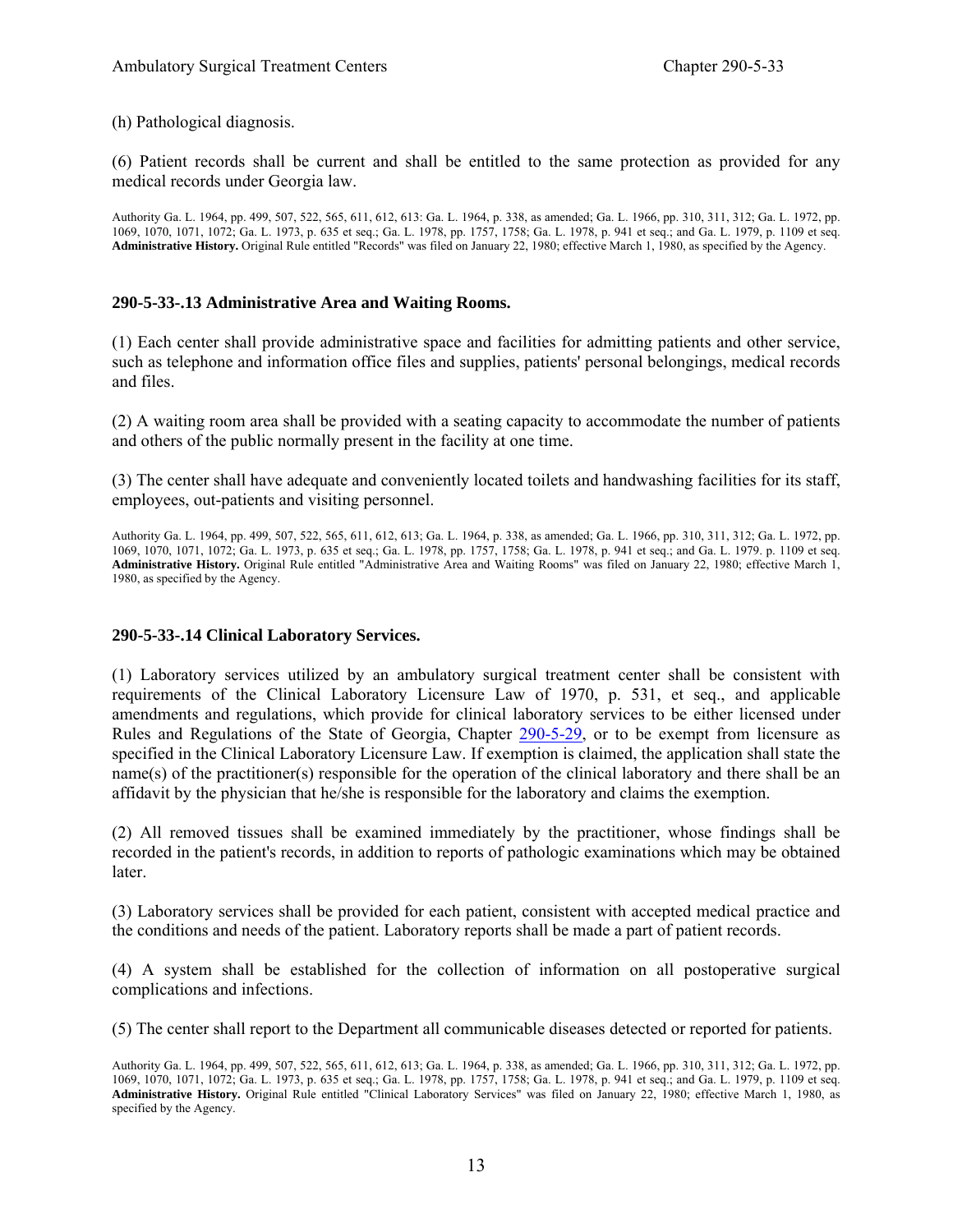#### **290-5-33-.15 Housekeeping, Laundry, Maintenance and Sterile Supplies.**

(1) Each center shall provide sufficient space and equipment and ensure that housekeeping and maintenance is sufficient to keep the center and equipment in a clean and tidy condition and state of good repair. Proper maintenance shall be provided as necessary to correct, prevent, or adjust faulty equipment and/or correct other undesirable conditions.

(2) Laundry service shall be provided. Separate space and facilities shall be provided for receiving, sorting, and storing soiled laundry, and for the sorting, storing and issuing of clean laundry, if reusable items are utilized.

(3) There shall be adequate space and facilities for receiving, packaging and proper sterilizing and storage of supplies and equipment, consistent with the services to be provided.

(4) Special precaution shall be taken to ensure that sterile instruments and supplies are kept separate from nonsterile instruments and supplies. Sterilization records shall be kept and sterile items shall be dated and utilized, based on established procedures.

(5) A recognized method of checking sterilizer performance shall be adopted.

Authority Ga. L. 1964, pp. 499, 507, 522, 565, 611, 612, 613; Ga. L. 1964. p. 338, as amended; Ga. L. 1966, pp. 310, 311, 312; Ga. L. 1972, pp. 1069, 1070, 1071, 1072; Ga. L. 1973, p. 635 et seq.; Ga. L. 1978, pp. 1757, 1758; Ga. L. 1978, p. 941 et seq.; and Ga. L. 1979, p. 1109 et seq. **Administrative History.** Original Rule entitled "Housekeeping, Laundry, Maintenance and Sterile Supplies" was filed on January 22, 1980; effective March 1, 1980, as specified by the Agency.

**290-5-33-.16 Drug Storage and Dispensing.** Each center shall provide adequate space and equipment and staff to assure that drugs are stored and administered in compliance with State and Federal laws and regulations.

Authority Ga. L. 1964, pp. 499, 507, 522, 565, 611, 612, 613; Ga. L. 1964, p. 338, as amended; Ga. L. 1966, pp. 310, 311, 312; Ga. L. 1972, pp. 1069, 1070, 1071, 1072; Ga. L. 1973. p. 635 et seq.; Ga. L. 1978. pp. 1757, 1758; Ga. L. 1978. p. 941 et seq.; and Ga. L. 1979. p. 1109 et seq. **Administrative History.** Original Rule entitled "Drug Storage and Dispensing" was filed on January 22, 1980; effective March 1, 1980, as specified by the Agency.

**290-5-33-.17 Blood Supply and Storage.** Each center which provides service for which blood is needed, shall provide separate refrigeration for the storage of blood and shall have a written agreement with a source for meeting its blood needs. If blood is retained overnight, such refrigeration shall be equipped with a temperature alarm device, and shall be tied in on an automatic emergency electrical power system. In all cases, refrigeration equipment shall be provided with a temperature recording device or the temperature shall be checked and recorded each day of use.

Authority Ga. L. 1964. pp. 499, 507, 522. 565, 611, 612, 613; Ga. L. 1964, p. 338, as amended; Ga. L. 1966, pp. 310, 311, 312; Ga. L. 1972. pp. 1069, 1070, 1071, 1072; Ga. L. 1973, p. 635 et seq.; Ga. L. 1978. pp. 1757, 1758; Ga. L. 1978, p. 941 et seq.; and Ga. L. 1979, p. 1109 et seq. **Administrative History.** Original Rule entitled "Blood Supply and Storage" was filed on January 22, 1980; effective March 1, 1980, as specified by the Agency.

**290-5-33-.18 X-Ray.** All x-ray facilities in the center shall be registered with and meet the requirements of rules and regulations governing radiological health as promulgated by the Department. X-rays and xray reports shall be made a part of the patient's record.

Authority Ga. L. 1964, pp. 499, 507, 522, 565, 611, 612, 613; Ga. L. 1964, p. 338, as amended; Ga. L. 1966, pp. 310, 311, 312; Ga. L. 1972, pp. 1069, 1070, 1071, 1072; Ga. L. 1973, p. 635 et seq.; Ga. L. 1978, pp. 1757, 1758; Ga. L. 1978, p. 941 et seq.; and Ga. L. 1979. p. 1109 et seq. **Administrative History.** Original Rule entitled "X-Ray" was filed on January 22, 1980; effective March 1, 1980, as specified by the Agency.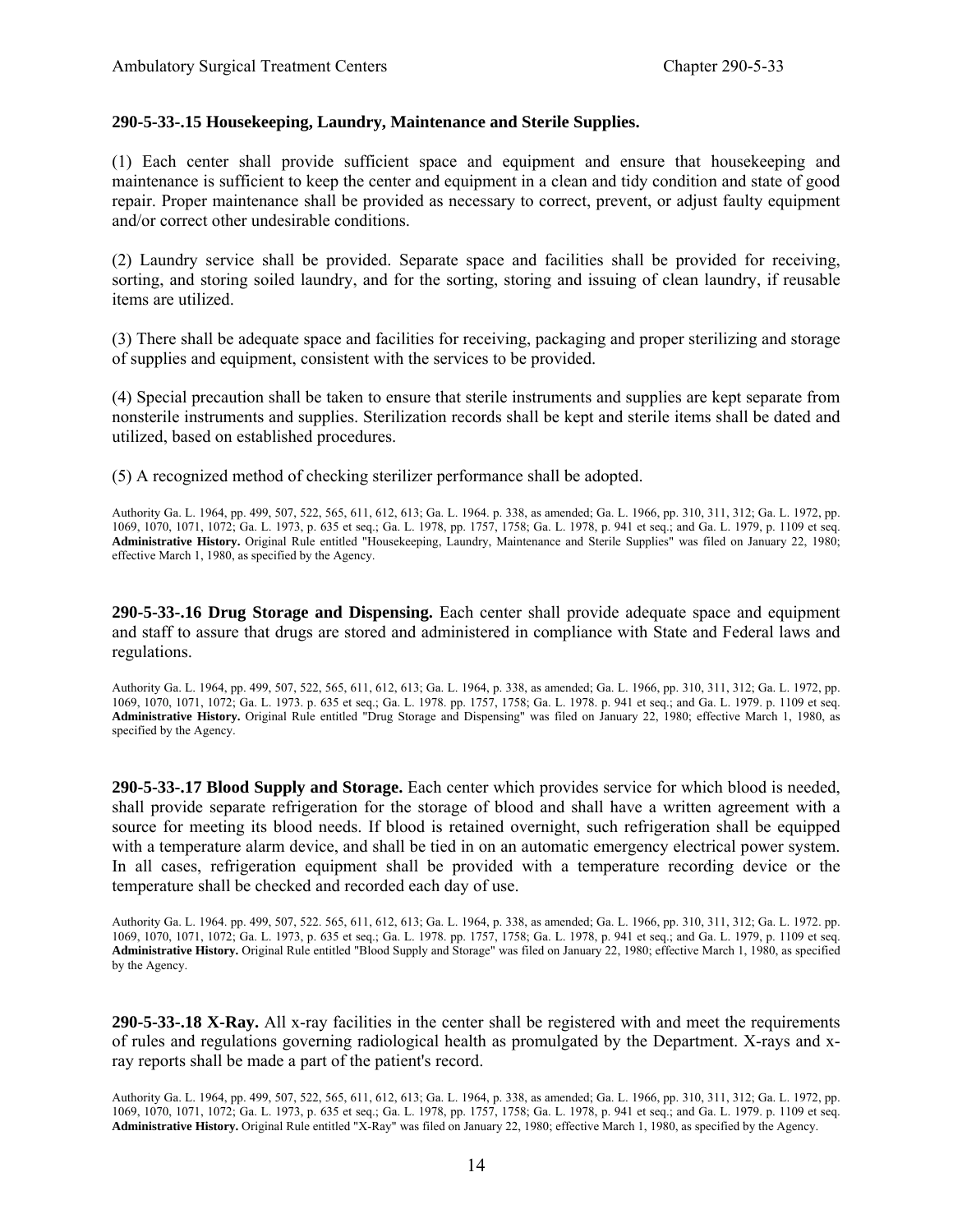#### **290-5-33-.19 Electrical Power.**

(1) All electrical work and equipment shall be designed and installed in accordance with State and local laws and ordinances.

(2) All areas of the center shall have sufficient artificial lighting for designated purpose.

(3) Centers which utilize general anesthesia shall provide an emergency electrical system so controlled, that, after interruption of the normal electric power supply, an acceptable auxiliary power source is available and capable of being brought into use within ten seconds with sufficient voltage and frequency to reestablish essential in-house services and other emergency equipment needed to effect a prompt and efficient transfer of patients to an appropriate licensed hospital, when needed.

Authority Ga. L. 1964, pp. 499, 507, 522, 565, 611, 612, 613; Ga. L. 1964, p. 338, as amended; Ga. L. 1966, pp. 310, 311, 312; Ga. L. 1972, pp. 1069, 1070, 1071, 1072; Ga. L. 1973, p. 635 et seq.; Ga. L. 1978, pp. 1757, 1758; Ga. L. 1978, p. 941 et seq.; and Ga. L. 1979, p. 1109 et seq. **Administrative History.** Original Rule entitled "Electrical Power" was filed on January 22, 1980; effective March 1, 1980, as specified by the Agency.

#### **290-5-33-.20 Sanitation and Waste Disposal.**

(1) All centers shall provide facilities for maintaining sanitary standards throughout the premises, as well as for water Supply, sewerage, garbage and refuse, disposal systems. Such facilities shall meet local and State regulations.

(2) All garbage, trash and waste shall be stored and disposed of in a manner, by approved methods, that will not permit the transmission of disease, create a nuisance, or provide a breeding place for insects or rodents.

(3) Arrangements shall be made for proper disposal of all contaminated and/or infected dressings and surgical and obstetrical waste.

(4) Effective means shall be provided at all outside doors, windows and other openings to the center to prevent the entrance and harborage of flies, other insects and rodents.

Authority Ga. L. 1964, pp. 499, 507, 522, 565, 611, 612, 613; Ga. L. 1964, p. 338, as amended; Ga. L. 1966, pp. 310, 311, 312; Ga. L. 1972, pp. 1069, 1070, 1071, 1072; Ga. L. 1973, p. 635 et seq.; Ga. L. 1978, pp, 1757, 1758; Ga, L. 1978, p. 941 et seq.; and Ga. L. 1979, p. 1109 et seq. **Administrative History.** Original Rule entitled "Sanitation and Waste Disposal" was filed on January 22, 1980; effective March 1, 1980, as specified by the Agency.

**290-5-33-.21 Advertising.** Any advertising of the services provided in or by ambulatory surgical treatment center shall include the full name of the center and its Georgia license number, as shown on the face of the permit.

Authority Ga. L. 1964, pp. 499, 507, 522, 565, 611, 612, 613; Ga. L. 1964, p. 338, as amended; Ga. L. 1966, pp. 310, 311, 312; Ga. L. 1972, pp. 1069, 1070, 1071, 1072; Ga. L. 1973, p. 635 et seq.; Ga. L. 1978, pp, 1757, 1758; Ga. L. 1978, p. 941 et seq.; and Ga. L. 1979, p, 1109 et seq. **Administrative History.** Original Rule entitled "Advertising" was filed on January 22, 1980; effective March 1, 1980, as specified by the Agency.

**290-5-33-.22 Waiver of Rule.** The Department may waive any rule for a stated period of time when it is shown that the specific rule is not applicable or when a waiver is needed to permit experimentation and demonstration of new and innovative approaches to the delivery of services which will not jeopardize the health and safety of the patients, staff or others utilizing the center. Results of such experimentation and demonstration projects shall be submitted to the Department as prescribed by the plan under which the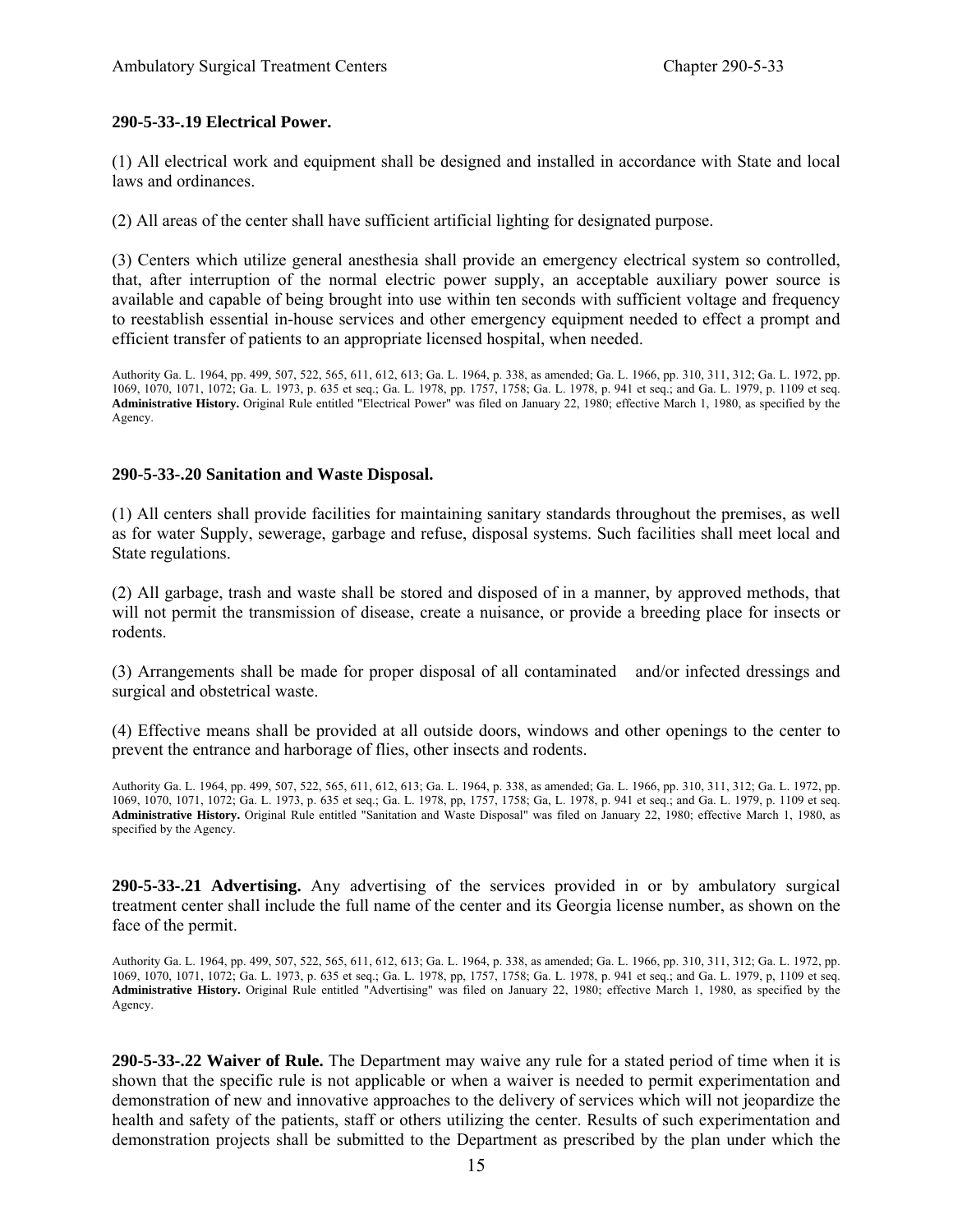waiver is approved. The Department shall maintain a record of and make available to interested persons information on all waivers granted under this rule.

Authority Ga. L. 1964, pp, 499, 507, 522, 565, 611, 612, 613; Ga. L. 1964. p. 338, as amended; Ga. L. 1966, pp. 310, 311, 312; Ga. L. 1972, pp. 1069, 1070, 1071, 1072; Ga. L. 1973, p. 635 et seq.; Ga, L. 1978, pp. 1757, 1758; Ga. L. 1978, p. 941 et seq.; and Ga. L. 1979, p. 1109 et seq. **Administrative History.** Original Rule entitled "Waiver of Rule" was filed on January 22, 1980; effective March 1, 1980, as specified by the Agency.

**290-5-33-.23 Enforcement.** An ambulatory surgical treatment center which fails to comply with these rules and regulations shall be subject to revocation of its permit or provisional permit and/or other sanctions provided by law. The enforcement and administration of these rules and regulations shall be as prescribed in Chapter 88-3, Enforcement and Administrative Procedure, the "Georgia Health Code," Acts 1964, pages 499, 518, which includes provision for:

(a) the misdemeanor penalty for violation of rules and regulations promulgated under this Title;

(b) injunctive relief under appropriate circumstances; and

(c) the due process requirements of notice, hearing and appeals.

Authority Ga. L. 1964, pp. 499, 507, 522, 565, 611, 612, 613; Ga. L. 1964. p. 338, as amended; Ga. L. 1966, pp. 310, 311, 112 ; Ga. L. 1972, pp. 1069, 1070, 1071. 1072; Ga. L. 1973, p. 635 et seq.; Ga. L. 1978, pp. 1757, 1758; Ga. L. 1978, p. 941 et seq.; and Ga. L. 1979, p. 1109 et seq. **Administrative History.** Original Rule entitled "Enforcement" was filed on January 22, 1980; effective March 1, 1980, as specified by the Agency.

**290-5-33-.24 Applicability of Regulations.** These regulations are applicable only to ambulatory surgical treatment centers and the services provided therein, and expressly do not modify or revoke any of the provisions of the published rules of the Department of Human Resources, Chapter 290-5-6 (Rules and Regulations for Hospitals), or of Chapter 290-5-32 (Rules and Regulations for Performance of Abortions After the First Trimester of Pregnancy and Reporting Requirements for all Abortions), or of revisions which may be made to said regulations.

Authority Ga. L. 1964, pp. 499, 507, 522, 565, 611, 612, 613; Ga. L. 1964. p. 338, as amended; Ga. L. 1966, pp. 310, 311, 312; Ga. L. 1972, pp. 1069, 1070, 1071, 1072; Ga. L. 1973, p. 635 et seq.; Ga. L. 1978. pp. 1757, 1758; Ga. L. 1978, p. 941 et seq.; and Ga. L. 1979, p. 1109 et seq. **Administrative History.** Original Rule entitled "Applicability of Regulations" was filed on January 22, 1980 ; effective March 1, 1980, as specified by the Agency.

**290-5-33-.25 Severability.** In the event that any rule, sentence, clause or phrase of any of these rules and regulations may be construed by any court of competent jurisdiction to be invalid, illegal, unconstitutional, or otherwise unenforceable, such determination or adjudication shall in no manner affect the remaining rules or portions thereof and such remaining rules or portions thereof shall remain of full force and effect, as if such rule or portions thereof so determined, declared or adjudged invalid or unconstitutional were not originally a part hereof. It is the intent of the Board of Human Resources to establish rules and regulations that are constitutional and enforceable so as to safeguard the health and well-being of the people of the State.

Authority Ga. L. 1964, pp. 499, 507, 522, 565, 611, 612, 613; Ga. L. 1964, p. 338, as amended; Ga. L. 1966, pp. 310, 311, 312 ; Ga. L. 1972, pp. 1069, 1070, 1071, 1072 ; Ga. L. 1973, p. 635 et seq.; Ga. L. 1978, pp. 1757, 1758; Ga. L. 1978, p. 941 et seq.; and Ga. L. 1979. p. 1109 et seq. **Administrative History.** Original Rule entitled "Severability" was filed on January 22, 1980; effective March 1, 1980, as specified by the Agency.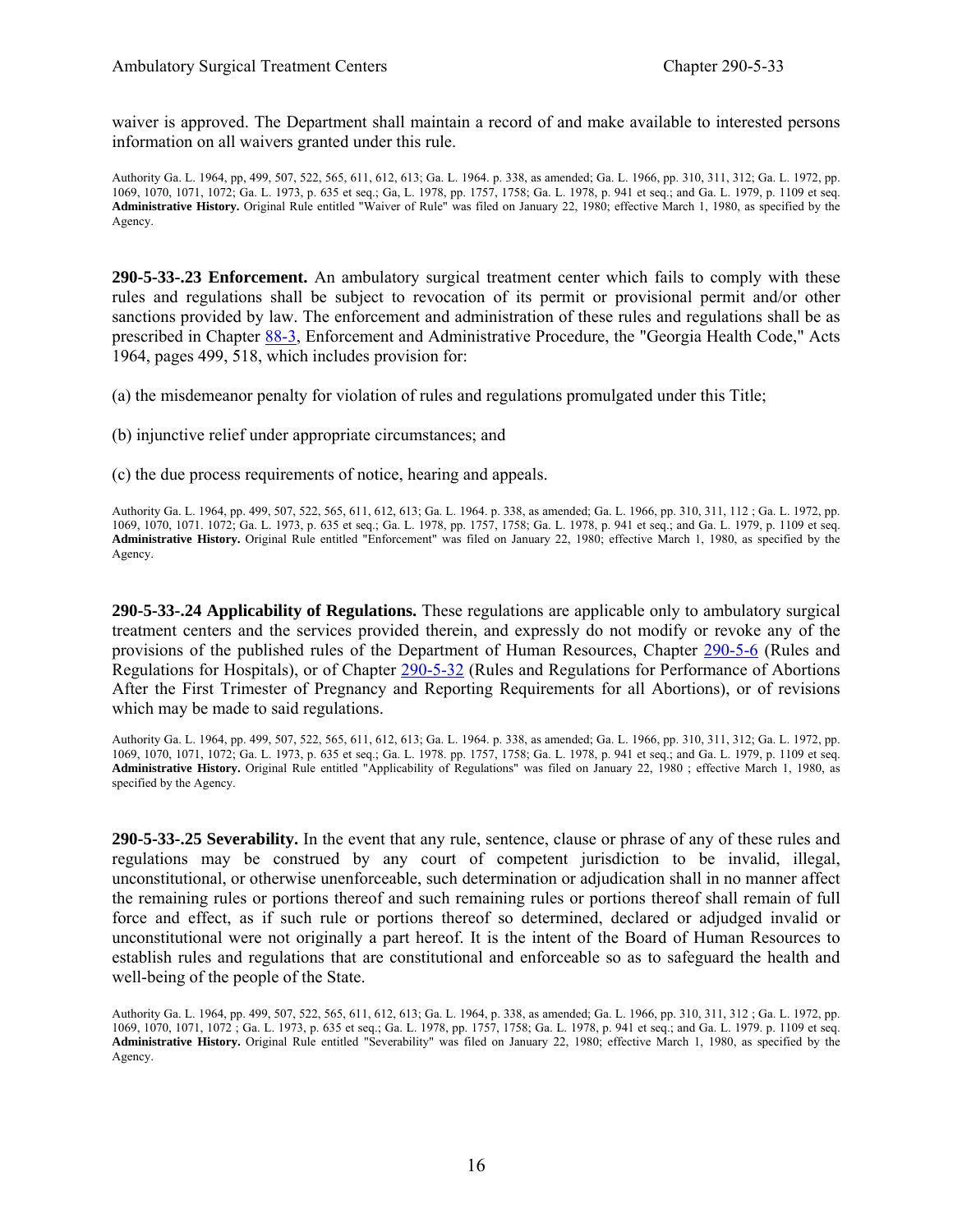**290-5-33-.26 Effective Date of Rules.** The effective date of these rules is March 1, 1980. This provision does not alter the provision in 290-5-33-.05 which allows ninety (90) days from the effective date of these regulations to file an application for permit.

Authority Ga. L. 1964, pp. 499, 507, 522, 565, 611, 612, 613; Ga. L. 1964. p. 338, as amended; Ga. L. 1966, pp. 310, 311, 312; Ga. L. 1972, pp. 1069, 1070, 1071, 1072 ; Ga. L. 1973, p. 635 et seq.; Ga, L. 1978, pp. 1757, 1758; Ga. L. 1978, p. 941 et seq.; and Ga. L. 1979, p. 1109 et seq. **Administrative History.** Original Rule entitled "Effective Date of Rules" was filed on January 22, 1980; effective March 1, 1980, as specified by the Agency.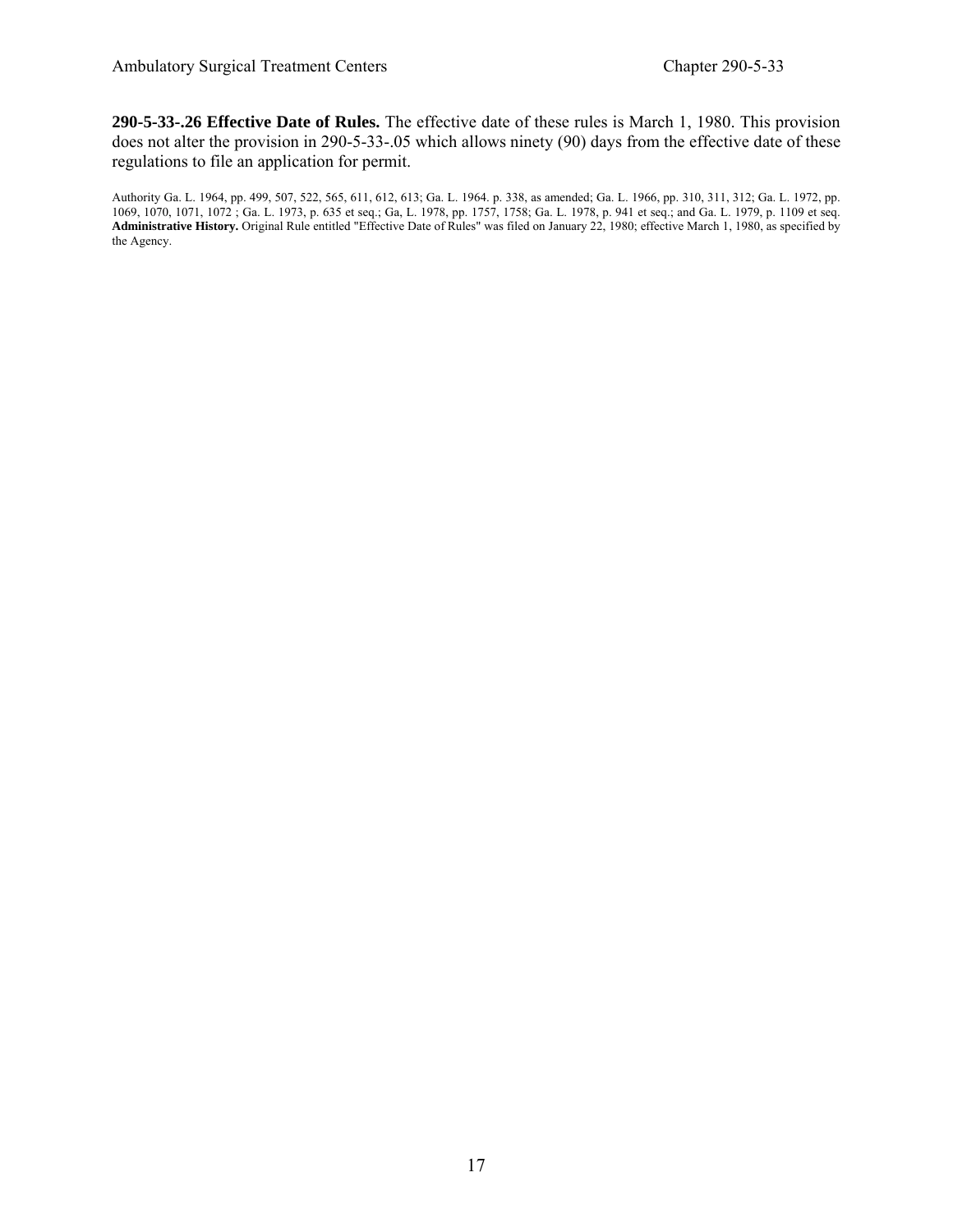

**GEORGIA DEPARTMENT OF COMMUNITY HEALTH** 

David A. Cook, Commissioner Nathan Deal, Governor

2 Peachtree Street, NW Suite 31-447 Atlanta, GA 30303-3142 www.dch.georgia.gov

# **HEALTHCARE FACILITY REGULATION DIVISION**

#### **Initial State Licensure ASC Application Checklist**

Six (6) to eight (8) weeks prior to targeted opening date, submit to the Acute Care Section of the Healthcare Facility Regulation Division (HFRD) the following:

|   |                                                                                                                                                        | Item                                                                                                                                                                                                                                                            | Done? |  |
|---|--------------------------------------------------------------------------------------------------------------------------------------------------------|-----------------------------------------------------------------------------------------------------------------------------------------------------------------------------------------------------------------------------------------------------------------|-------|--|
|   | From Division of Health Planning (DHP) in the Department of Community Health - either Certificate of<br>Need (CON) or Letter of Nonreviewability (LNR) |                                                                                                                                                                                                                                                                 |       |  |
| 2 |                                                                                                                                                        | From State Architect in Division of Health Planning - Construction Plan Approval Letter                                                                                                                                                                         |       |  |
| 3 | Completed Application for Permit to Operate an Ambulatory Surgical Treatment Center                                                                    |                                                                                                                                                                                                                                                                 |       |  |
| 4 | Completed Notarized Affidavit(s) RE: Personal Identification FOR EACH OWNER                                                                            |                                                                                                                                                                                                                                                                 |       |  |
| 5 | Completed Application and Initial License Fee Coupon with payment as directed on the coupon.                                                           |                                                                                                                                                                                                                                                                 |       |  |
| 6 | Written request for the Acute Care Section to conduct an initial licensure survey–include date the ASC<br>will be ready for survey                     |                                                                                                                                                                                                                                                                 |       |  |
| 7 | Upon Completion (may be faxed):                                                                                                                        |                                                                                                                                                                                                                                                                 |       |  |
|   | a                                                                                                                                                      | Final occupancy approval letter from State Architect                                                                                                                                                                                                            |       |  |
|   | b                                                                                                                                                      | Statement from the local (city, county, or state) fire safety authority/fire marshal stating<br>that an inspection has been made of the premises and that state and local fire safety<br>requirements have been met and the facility is approved for occupancy. |       |  |
|   | C                                                                                                                                                      | Certificate of Occupancy for the ASC                                                                                                                                                                                                                            |       |  |

**\*NOTE**: All projects are subject to review and approval of the State Fire Marshal's Office, (404) 656-7087, and any local fire and/or building authorities. If you anticipate participating in the Medicare Program, the ASC must meet Federal Life Safety Codes and Conditions for Coverage for Medicare. The Code of Federal Regulations, 42 CFR Section 416.44 (b), requires new facilities meet applicable provisions of the 2000 edition of the Life Safety Code of the National Fire Protection Association.

For more information, please call, write or logon to the following:

| G. Erik Hotton Jr., State Architect    | Georgia Department of Community Health                                                                |
|----------------------------------------|-------------------------------------------------------------------------------------------------------|
| Georgia Department of Community Health | <b>Office of General Counsel</b>                                                                      |
| <b>Office of General Counsel</b>       | Division of Health Planning                                                                           |
| Division of Health Planning            | 5 <sup>th</sup> Floor, 2 Peachtree Street, NW                                                         |
| 5th Floor, 2 Peachtree Street, NW      | Atlanta, GA 30303-3159                                                                                |
| Atlanta, Georgia 30303                 | 404-656-0655                                                                                          |
| Phone: 404/656-0457                    | (Fax) 404-656-0654                                                                                    |
| Fax: 404/656-0654                      | http://dch.ga.gov/                                                                                    |
| E-Mail: ehotton@dch.ga.gov             |                                                                                                       |
|                                        | Info for Design and Construction: http://dch.ga.gov/00/channel_title/0,2094,31446711_32464575,00.html |

Acute Care Section **Acute Care Section Health and Human Services Section** Healthcare Facility Regulation Division Georgia State Fire Marshall's Office<br>Georgia Department of Community Health Safety Fire Division Georgia Department of Community Health<br>2 Peachtree Street, NW Suite 31,447 Atlanta, GA 30303-3142 **Suite 620, West Tower** Suite 620, West Tower 404-657-5430 2 Martin Luther King, Jr. Drive (Fax) 404-657-8934 Atlanta, GA 30334 http://dch.georgia.gov 404-657-9602

Office of Commissioner of Insurance and Safety Fire hhs@mail.oci.state.ga.us

*Equal Opportunity Employer www.dch.georgia.gov*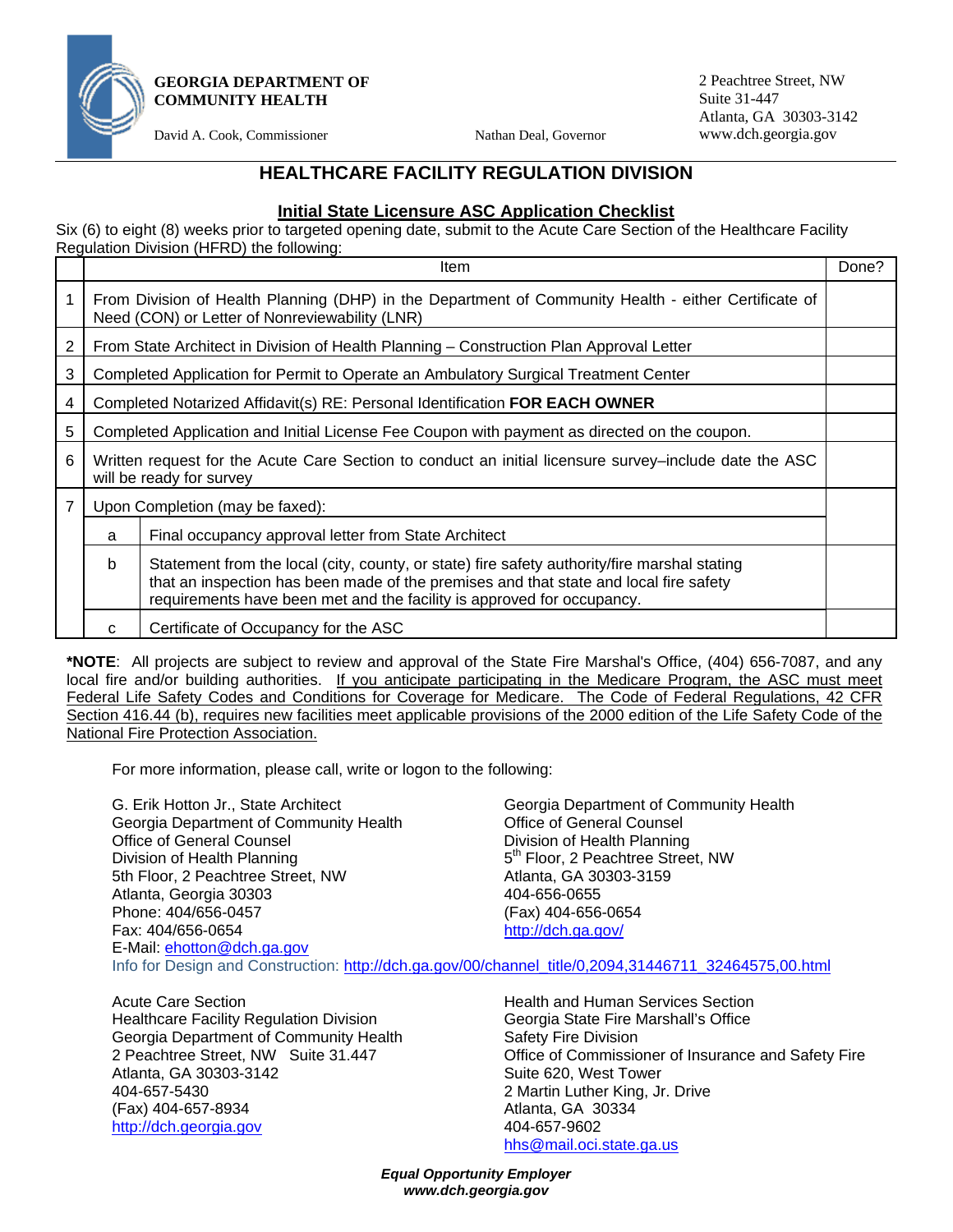

**GEORGIA DEPARTMENT OF COMMUNITY HEALTH** 

*Clyde L. Reese, III, Esq., Commissioner Sonny Perdue, Governor* 

2 Peachtree Street, NW Suite 31-447 Atlanta, GA 30303-3142 www.dch.georgia.gov

# **HEALTHCARE FACILITY REGULATION DIVISION**

# **Preparation Checklist for ASC Initial State Licensure Survey**

| $\#$           | <b>Item</b>                                                                                                                                                                                                                                                                                                                                                                                                       | Ready? |
|----------------|-------------------------------------------------------------------------------------------------------------------------------------------------------------------------------------------------------------------------------------------------------------------------------------------------------------------------------------------------------------------------------------------------------------------|--------|
| $\mathbf{1}$   | <b>Organizational Chart</b>                                                                                                                                                                                                                                                                                                                                                                                       |        |
| 2              | Governing Body Bylaws                                                                                                                                                                                                                                                                                                                                                                                             |        |
| 3              | Medical Staff Bylaws, Rules and Regulations                                                                                                                                                                                                                                                                                                                                                                       |        |
| 4              | Roster of Current Medical Staff by Specialty, to include Allied Health Professionals                                                                                                                                                                                                                                                                                                                              |        |
| 5              | Credential Files of Practitioners Appointed to Medical Staff, including Allied Health<br>Professionals. (Education/Training, current license, NPDB query, DEA number, privileges<br>granted, and health status)                                                                                                                                                                                                   |        |
| 6              | List of All Contracted Services Related to Patient Care, including Scope and Nature of<br><b>Service Provided</b>                                                                                                                                                                                                                                                                                                 |        |
| $\overline{7}$ | List of Procedures to be Performed                                                                                                                                                                                                                                                                                                                                                                                |        |
| 8              | Personnel Files for Current Nursing Staff (RNs, LPNs, Surgical Techs)-including health<br>information                                                                                                                                                                                                                                                                                                             |        |
| 9              | Infection Control Plan to include: approval by Governing Body/Medical Staff of Nationally<br>Approved Infection Control Guidelines referenced and used, approval by Governing Body of<br>qualified professional trained in infection control, copies of guidelines used, definitions of<br>surgical infections, surveillance plan, employee health, hazardous waste, sterilization and<br>disinfection procedures |        |
| 10             | <b>Policies and Procedures</b>                                                                                                                                                                                                                                                                                                                                                                                    |        |
| 11             | Fire and Disaster Plan to include at least one fire drill, one disaster drill, and emergency<br>generator check.                                                                                                                                                                                                                                                                                                  |        |
| 12             | Quality Assurance / Performance Improvement (QAPI) plan that includes a system to<br>review the quality of care provided by the medical staff, allied health professionals, Nursing<br>staff, and all contracted services; plan includes QAPI indicators and projects to be<br>performed.                                                                                                                         |        |
| 13             | <b>Discharge Instructions/Protocol</b>                                                                                                                                                                                                                                                                                                                                                                            |        |
| 14             | Transfers: Hospital Affiliation Agreement and/or Admitting Privileges of Medical Staff or<br>other acceptable documentation of arrangements in writing                                                                                                                                                                                                                                                            |        |
| 15             | Stocked and ready All Medications, Patient Care Equipment, Supplies, and Emergency Life<br>Support Equipment appropriate for the Scope of Services offered (all medical equipment<br>checked for proper functioning by bio-medical personnel)                                                                                                                                                                     |        |
| 16             | Radiology and Laboratory Policies and Procedures, including proof of registration of x-ray<br>equipment and CLIA waiver, if services performed at the Center                                                                                                                                                                                                                                                      |        |
| 17             | Center Administrator, and/or Nursing Supervisor, available for survey                                                                                                                                                                                                                                                                                                                                             |        |
| 18             | Refer to Rules and Regulations for Ambulatory Surgical Treatment Centers Chapter 290-5-<br>33 for additional requirements                                                                                                                                                                                                                                                                                         |        |